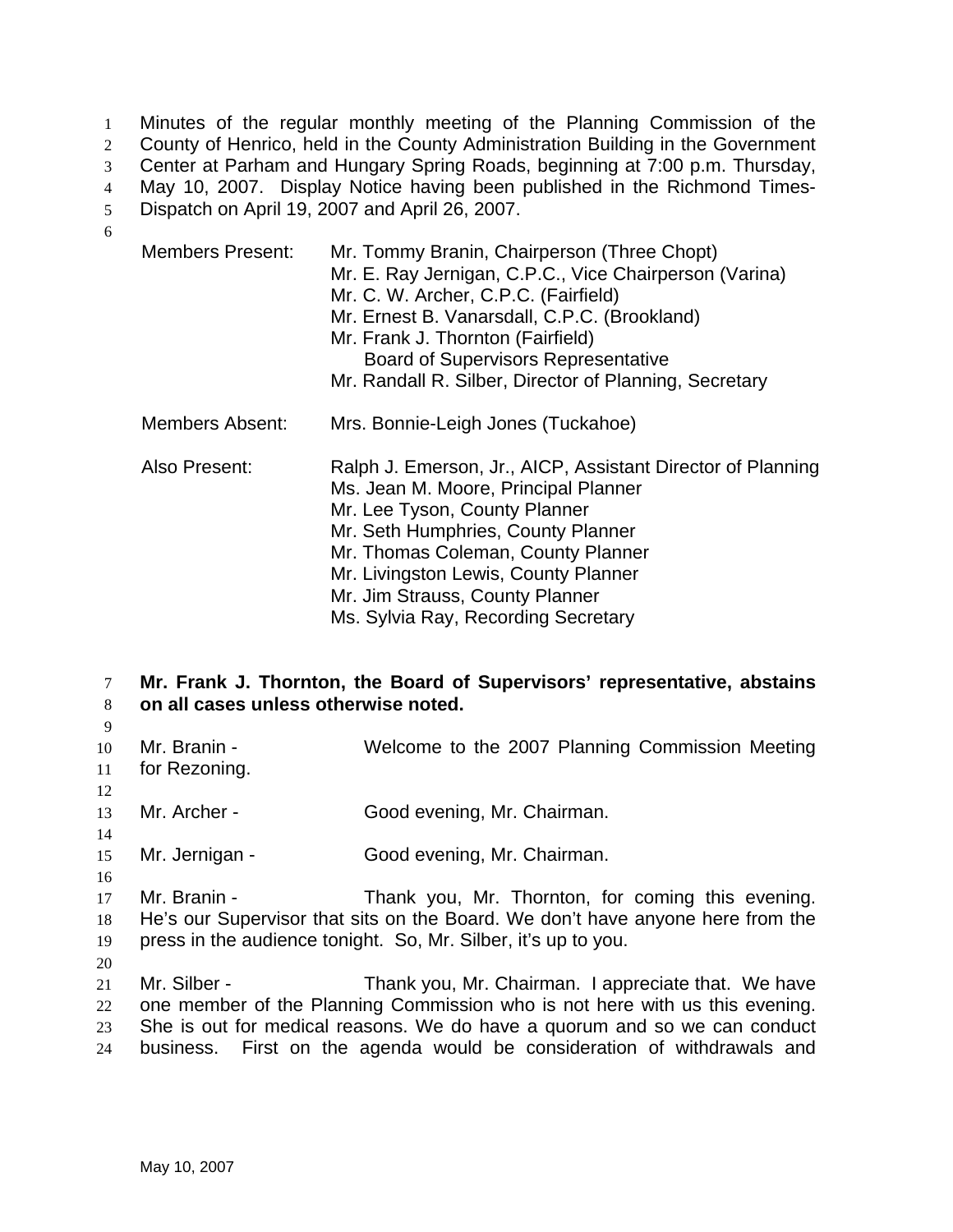and deferrals. We do have one withdrawal and we have several deferrals for which staff will tell us which those are and how long they're asking for the deferral. 25 26 27

28

29 30 31 Ms. Moore - The first is a withdrawal and is on page 2 of your agenda. It is C-4C-07, Twin Oaks Business Park. The applicant has withdrawn this request; therefore, no action is required by the Commission.

32

33 *Deferred from the April 12, 2007 Meeting***.** 

34 35 36 37 38 39 40 41 **C-4C-07 Todd M. Lynn for Twin Oaks Business Park, LLC**: Request to conditionally rezone from A-1 Agricultural District to O-2C Office District (Conditional), Parcel 814-710-0782, containing 2.505 acres, located at the northwest intersection of Glen Alden Drive and Charles City Road (Garden City subdivision). The applicant proposes a warehouse with limited office. The uses will be controlled by zoning ordinance regulations and proffered conditions. The Land Use Plan recommends Planned Industry. The site is in the Airport Safety Overlay District.

42 43

44

Mr. Branin - Ckay, thank you.

45 46 47 48 Ms. Moore - That concludes our withdrawals. The next are requests for deferrals that we received. The first is a lighting plan. It's POD-63-06. It is on page 1 of the agenda in the Tuckahoe District. The deferral is requested to the May 23, 2007 meeting.

- 49 50 **LIGHTING PLAN (Deferred from the April 25, 2007 Meeting)**
- 51

| LP/POD-63-06          | Purvis & Associates Inc. for Sliding Home LLC         |
|-----------------------|-------------------------------------------------------|
| Wellness Center @     | and Ms. Paige Beale: Request for approval of a        |
| Starling $-$          | lighting plan, as required by Chapter 24, Section 24- |
| <b>Starling Drive</b> | 106 of the Henrico County Code. The .403-acre site    |
|                       | is located on the west line of Starling Drive,        |
|                       | approximately 360 feet south of the intersection with |
|                       | Quioccasin Road on part of parcel 752-744-2461.       |
|                       | The zoning is B-2C, Business District (Conditional).  |
|                       | (Tuckahoe)                                            |

- 53 54 Mr. Branin - The Is anyone in opposition to the deferral of LP/POD-63-06, Sliding Home LLC and Ms. Paige Beale? No one?
- 55 56 57 58 Mr. Archer - Mr. Chairman, I move for deferral of LP/POD-63-06, Sliding Home, LLC and Ms. Paige Beale to the May 23<sup>rd</sup> meeting at the applicant's request.
- 59

- 60 Mr. Vanarsdall - Second.
- 61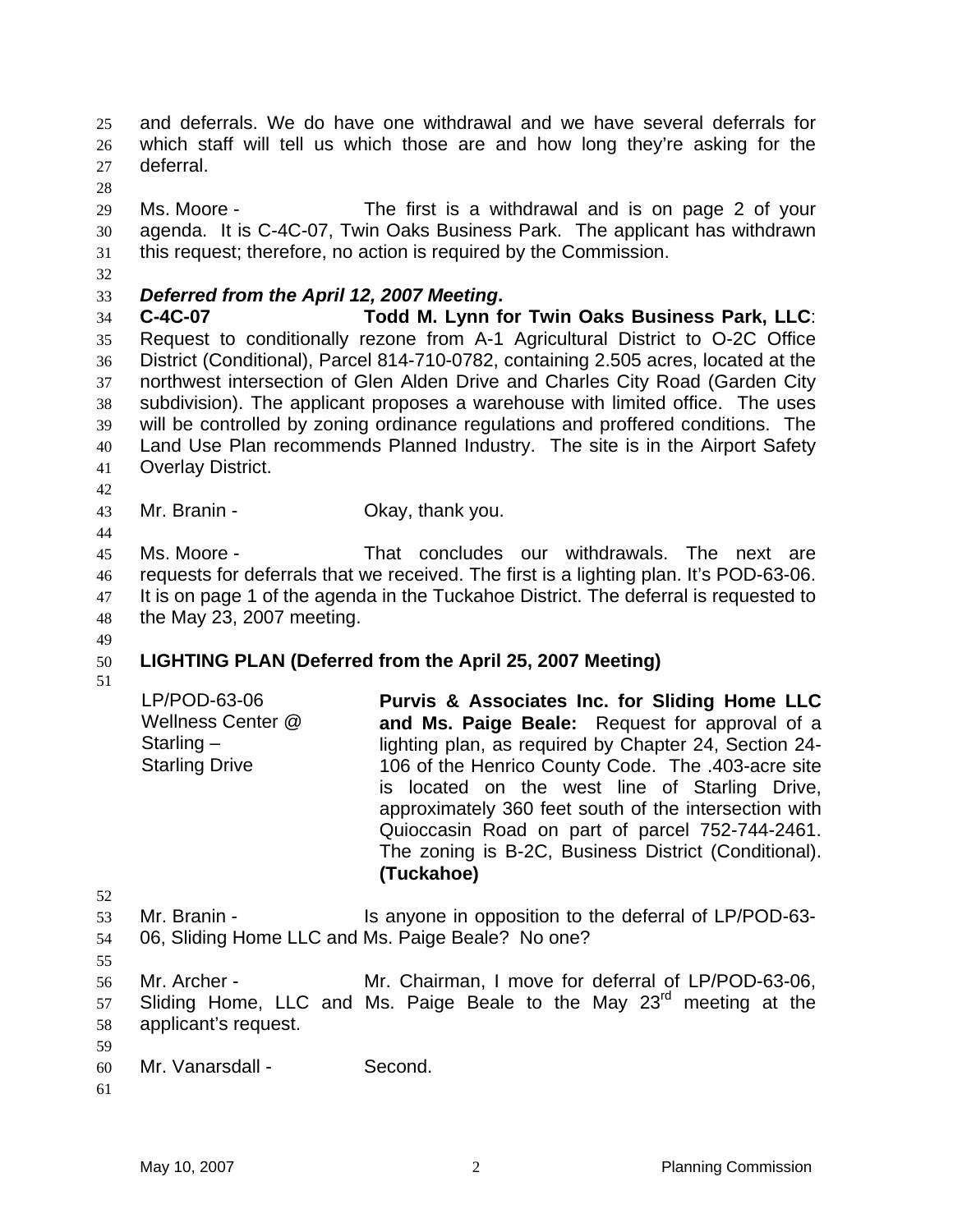Mr. Branin - The Motion made by Mr. Archer, seconded by Mr. Vanarsdall. All in favor say aye. All opposed say no. The motion carries. 62 63

64

67

65 66 At the request of the applicant, the Planning Commission deferred LP/POD-63- 06, Sliding Home, LLC and Ms. Paige Beale to its meeting on May 23, 2007.

68 69 70 Ms. Moore - Also on page 1 in the Varina District is case C-3C-07, The Tetra Group One, LLC. The deferral is requested to the June 14, 2007 meeting.

71

## 72 *Deferred from the April 12, 2007 Meeting.*

73 74 75 76 77 78 79 80 81 82 83 84 85 86 87 88 89 90 **C-3C-07 The Tetra Group One, LLC:** Request to conditionally rezone from A-1 Agricultural District, R-3 One-Family Residence District, R-5 General Residence District and B-3 Business District to R-3C One-Family Residence District (Conditional), R-5C General Residence District (Conditional), and B-3C Business District (Conditional), Parcels 836-714-2353, 835-714-7916, 836-712-7784, 835-713-1662 and 836-713-7564, containing approximately 79.769 acres (R-3C – 9.654 ac; R-5C – 9.305 ac; and B-3C – 60.810 ac), located between the north line of E. Williamsburg Road, the south line of Old Williamsburg Road, the east line of Dry Bridge Road and the west line of Old Memorial Drive. The applicant proposes a mixture of uses including a singlefamily development, age-restricted multi-family dwelling units, and general business. The R-3 District allows a minimum lot size of 11,000 square feet and a maximum gross density of 3.96 units per acre. The R-5 District allows a maximum gross density of 14.52 units per acre. The uses will be controlled by zoning ordinance regulations and proffered conditions. The Land Use Plan recommends Suburban Residential 2, 2.4 to 3.4 units net density per acre, Office and Environmental Protection Area. The site is in the Airport Safety Overlay District.

91

92 93 Mr. Branin - Is anyone in opposition to the deferral of C-3C-07, The Tetra Group One, LLC? No one?

94

95 96 Mr. Jernigan - The Mr. Chairman, I move for deferral of case C-3C-07, The Tetra Group One, LLC, to June 14, 2007 by the request of the applicant.

97 98

99

Mr. Vanarsdall - Second.

100 101 Mr. Branin - Motion made by Mr. Jernigan, seconded by Mr. Vanarsdall. All in favor say aye. All opposed say no. The motion carries.

102

103 At the request of the applicant, the Planning Commission deferred case C-3C-07,

104 The Tetra Group One, LLC, to its meeting on June 14, 2007.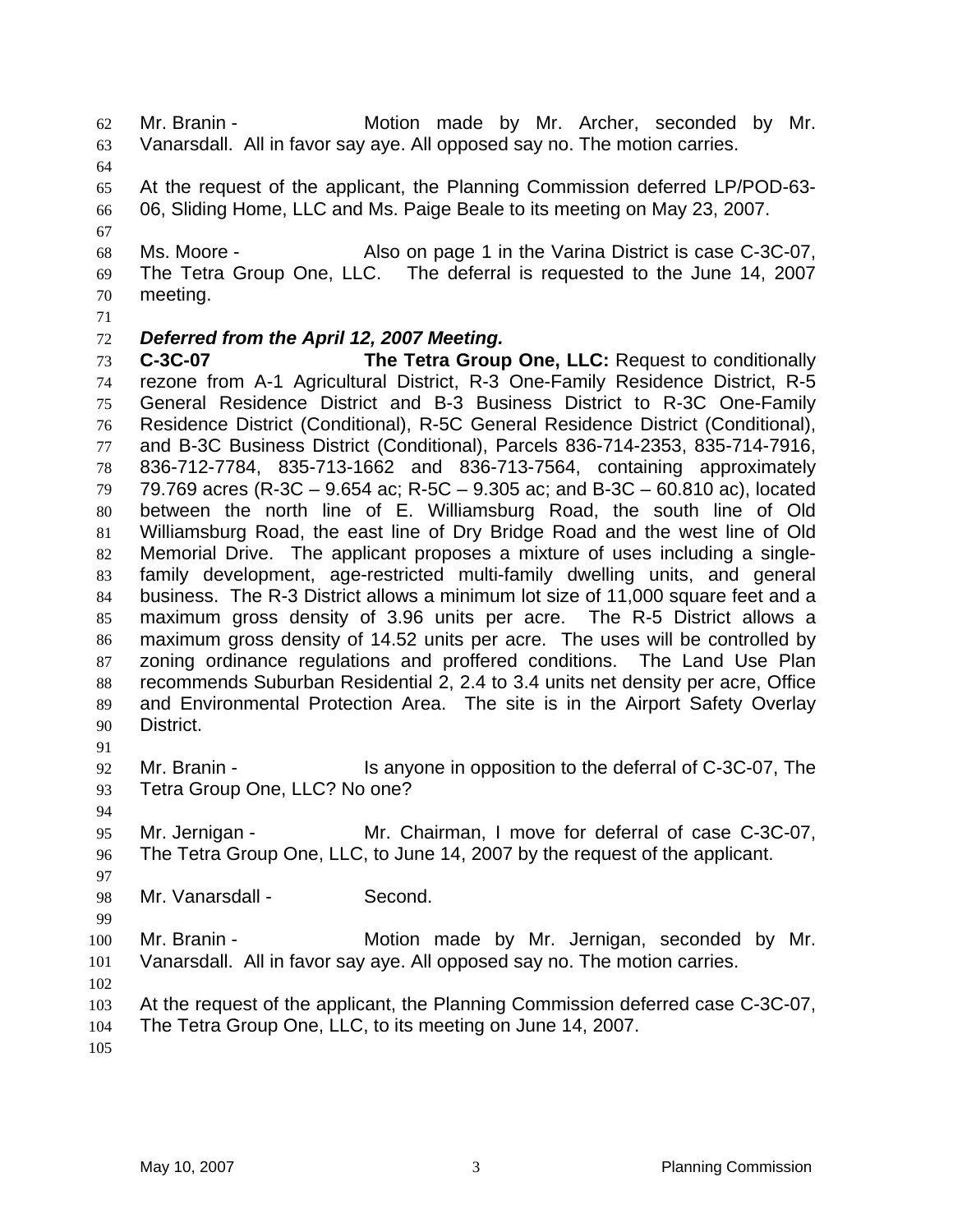Ms. Moore - On page 2 of your agenda in the Three Chopt District is case C-7C-07. The applicant is Farmer Properties, Incorporated. The deferral is requested to the June 14, 2007 meeting. 106 107 108

110 111 112 113 114 115 116 117 118 **C-7C-07 Andrew M. Condlin for Farmer Properties, Inc**.: Request to conditionally rezone from A-1 Agricultural District to RTHC Residential Townhouse District (Conditional), Parcel 747-773-6860, containing 5.204 acres, located on the southeast line of Twin Hickory Road, approximately 800 feet northeast of Nuckols Road. The applicant proposes a residential townhouse development with a maximum of 28 units. The RTH District allows a maximum density of 9 units per acre. The use will be controlled by zoning ordinance regulations and proffered conditions. The Land Use Plan recommends Urban Residential, 3.4 to 6.8 net units per acre.

120 121 122 123 Mr. Branin - The Is anyone in opposition to the deferral of C-7C-07, Andrew M. Condlin for Farmer Properties? No one? Then I would like to move that C-7C-07 be deferred to the June 14, 2007 meeting per the applicant's request.

124

126

119

109

125 Mr. Vanarsdall - Second.

127 128 Mr. Branin - **Motion made by Mr. Branin, seconded by Mr.** Vanarsdall. All in favor say aye. All opposed say no. The motion carries.

129 130 131 At the request of the applicant, the Planning Commission deferred case C-7C-07, Andrew M. Condlin for Farmer Properties to its meeting on June 14, 2007.

132

136

133 134 135 Ms. Moore - On page 3 of your agenda in the Tuckahoe District is rezoning case C-21C-07, The Rebkee Company. The deferral is requested to the June 14, 2007 meeting.

137 138 139 140 141 142 143 144 145 **C-21C-07 The Rebkee Company**: Request to conditionally rezone from B-2C and B-3C Business Districts (Conditional) to B-2C Business District (Conditional), Parcels 738-742-5943, 738-742-6844 and 738-742-9542, containing approximately 2.59 acres, located on the north line of Patterson Avenue (State Route 6) between Careybrook and Lauderdale Drives. The applicant proposes a pharmacy and other retail uses. The uses will be controlled by zoning ordinance regulations and proffered conditions. The Land Use Plan recommends Commercial Concentration and Environmental Protection Area.

146 147 Mr. Branin - Is anyone in opposition to the deferral of C-21C-07, The Rebkee Company? No one? Mr. Archer?

148 149 150 151 Mr. Archer - Mr. Chairman, I will move for deferral of C-21C-07, The Rebkee Company, to the June 14, 2007 meeting at the applicant's request.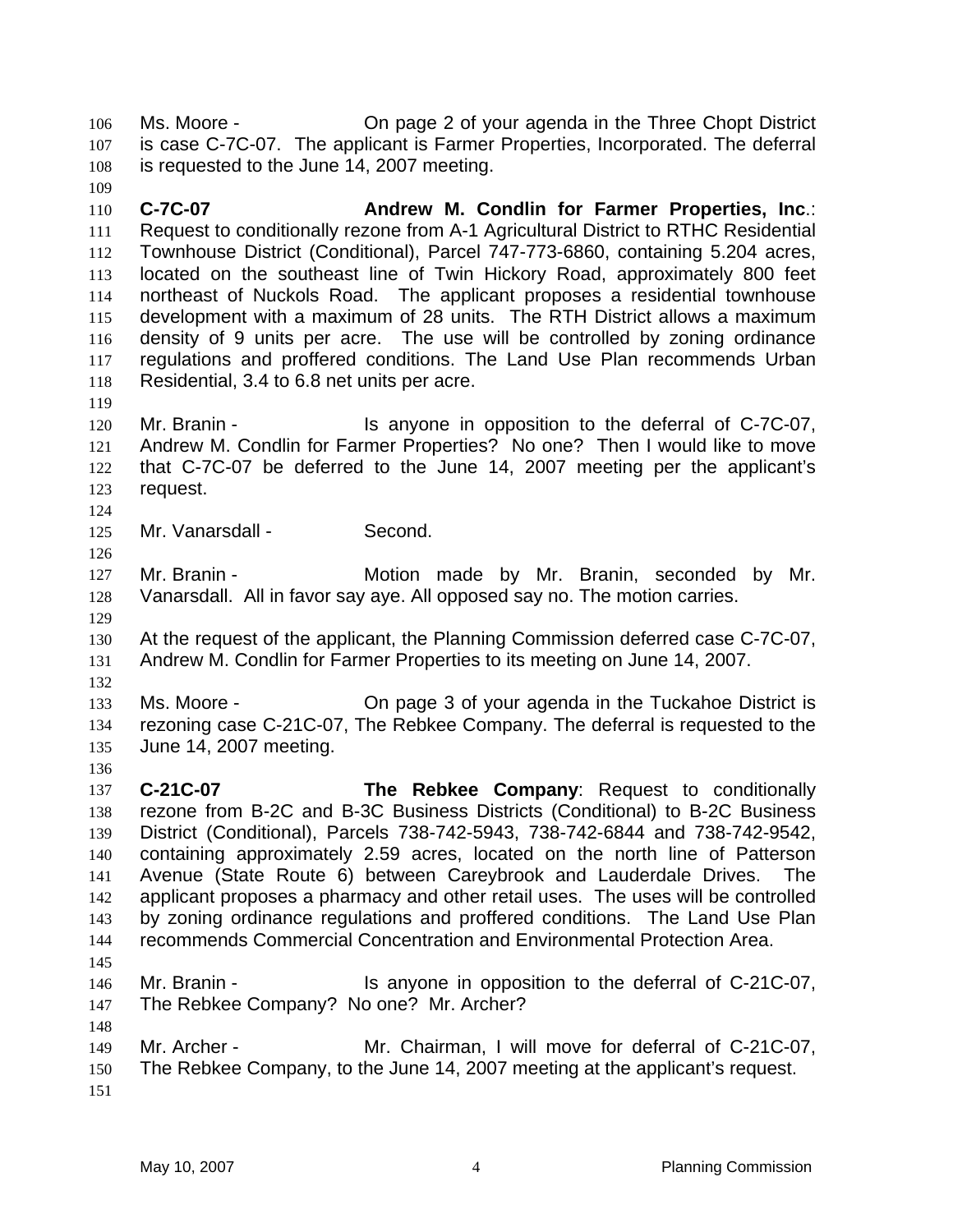- 152 Mr. Vanarsdall Second.
- 154 155 Mr. Branin - The Motion made by Mr. Archer, seconded by Mr. Vanarsdall. All in favor say aye. All opposed say no. The motion carries.
- 156

153

- 157 158 At the request of the applicant, the Planning Commission deferred case C-21C-07, The Rebkee Company, to it's meeting on June 14, 2007.
- 159
- 160 161 162 Ms. Moore - Also on page 3 in the Brookland District is case C-64C-06, Wistar Creek, LLC. The deferral is requested to the June 14, 2007 meeting.
- 163

## 164 *Deferred from the March 15, 2007 Meeting***.**

165 166 167 168 169 170 171 172 173 174 175 **C-64C-06 Jennifer D. Mullen for Wistar Creek, LLC**: Request to conditionally rezone from R-3 One-Family Residence District to RTHC Residential Townhouse District (Conditional), Parcels 767-750-8298, 767-751- 8651, 768-750-0490, 768-751-0638, 768-751-2435, 768-751-4119, and 768-751- 1362 containing 24.46 acres, located on the south line of Wistar Road approximately 142 feet west of Walkenhut Drive. The applicant proposes a residential townhouse development with a maximum of 130 dwelling units, an equivalent density of 5.31 units per acre. The maximum density allowed in the RTH District is 9 units per acre. The use will be controlled by zoning ordinance regulations and proffered conditions. The Land Use Plan recommends Suburban Residential 2, 2.4 to 3.4 units net density per acre, and Office.

- 177 178 Mr. Branin - The Is anyone in opposition to the deferral of C-64C-06, Jennifer D. Mullen for Wistar Creek? No one? Mr. Vanarsdall.
- 179

182

184

176

180 181 Mr. Vanarsdall - I move C-64C-06 be deferred to the June 14, 2007 meeting at the applicant's request.

183 Mr. Jernigan - Second.

185 186 Mr. Branin - **Motion made by Mr. Vanarsdall, seconded by Mr.** Jernigan. All in favor say aye. All opposed say no. The motion carries.

- 187
- 188 189 At the request of the applicant, the Planning Commission deferred case C-64C-06, Jennifer D. Mullen for Wistar Creek to its meeting on June 14, 2007.
- 190

194

191 192 193 Ms. Moore - The last request we've received for deferral is case C-20C-07 on page 3 of your agenda. The applicant is Meridian Manor, LLC. The deferral is requested to the June 14, 2007 meeting.

195 196 197 **C-20C-07 Meridian Manor, LLC:** Request to conditionally rezone from O-3 Office District and O-3C Office District (Conditional) to R-6C General Residence District (Conditional), and O-3C Office District (Conditional),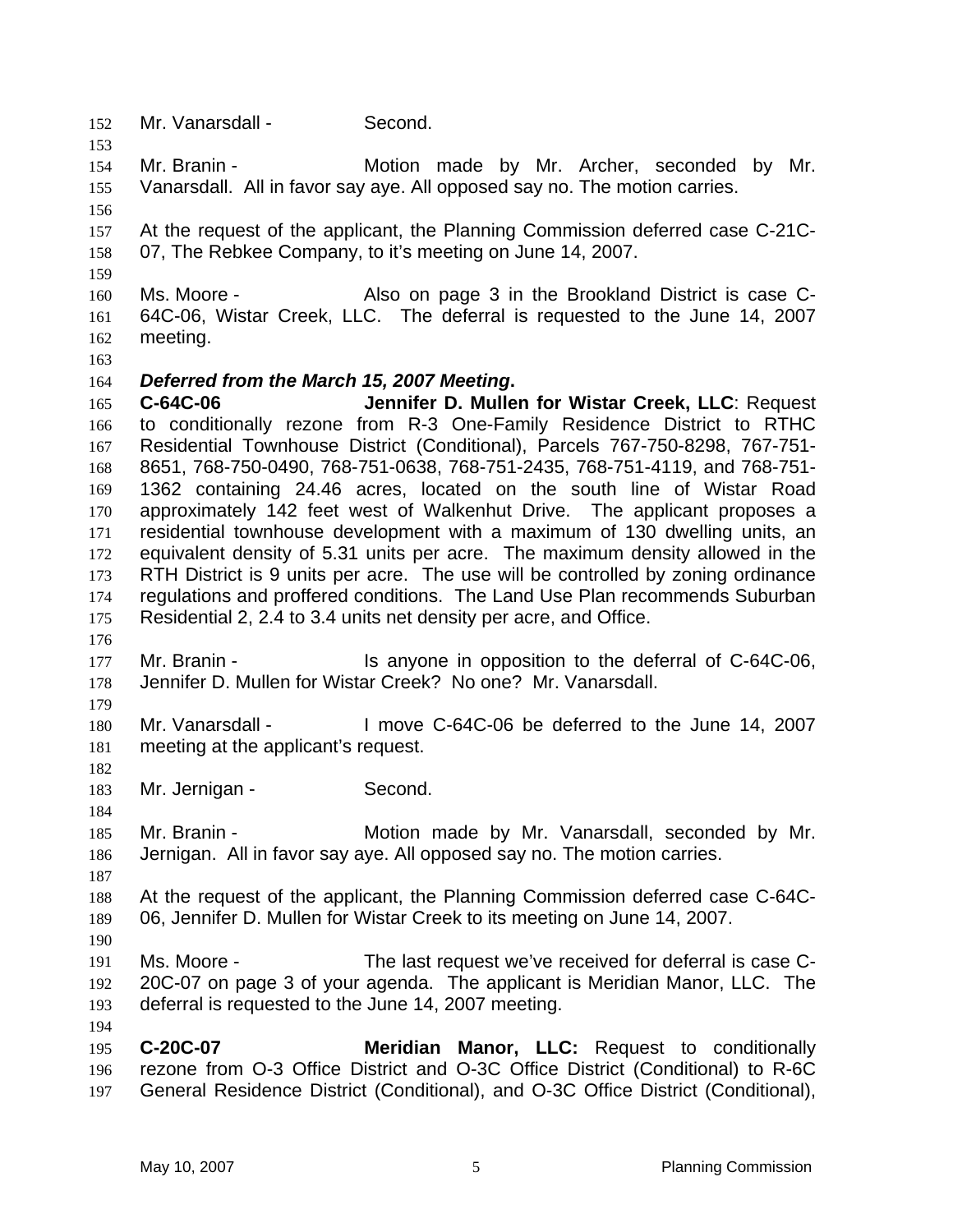approximately 31.7 acres, located on the north line of E. Parham Road approximately 510 feet west of Shrader Road and approximately 785 feet north of West Broad Street (U.S. Route 250) on the east line of Hollybrook Avenue at Lynn Avenue. The applicant proposes a gated community with up to 478 townhouse-style condominiums and multi-family apartments. The R-6 District allows a maximum gross density of 19.8 units per acre. The uses will be controlled by zoning ordinance regulations and proffered conditions. The Land Use Plan recommends Office. 199 200 201 202 203 204 205 206 207 208 209 210 211 212 213 214 215 216 217 218 219 220 221 222 223 224 225 226 227 228 229 231 232 233 234 235 236 237 238 239 240 241 242 243 Mr. Branin - The Is anyone in opposition to the deferral of C-20C-07, Meridian Manor, LLC? Yes ma'am. Okay. I'm going to stop right there. Ma'am we're going to ask you to come down and give us the reason why. State your name for the record and then we'll proceed forward. Mr. Vanarsdall - Good evening. Ms. Farrell - Good evening, I'm Mary Farrell. I live at 2608 Hollybrook Avenue and I have for 16 years. I think that we were courteous enough to show up tonight and I think that the decision on that should be made tonight. I think that the people should have a right to speak. Mr. Vanarsdall - The applicant has requested a deferral until June 14. Ms. Farrell - Why? Mr. Vanarsdall - The case is not ready. He doesn't have a case like we asked him to get. There are a lot of complications on it, on the land and so forth, and the fence they're going to put around it. They're going to put up a wall. Over where you are in Hollybrook, there will be no entrance or exit there, no ingress or egress at Hollybrook at all. The only thing there will be is for an emergency. You won't have any traffic from it. It's going to be assisted living there, isn't it Lee? Mr. Tyson - The Music Hill be age restricted. Mr. Vanarsdall - Age restricted, which will be either 55 or 62. Tonight, this is only to defer it to the  $14<sup>th</sup>$  of June and then we'll make a decision. Mr. Branin - Ms. Farrell, I think— Ms. Farrell - Will we have an opportunity to speak at that time? Mr. Branin - Absolutely, ma'am. If you can give us some of the opposing reasons this evening, then Mr. Vanarsdall can also work with the developer to make sure that those are addressed before the  $14<sup>th</sup>$  hearing.

Parcels 763-756-4328, 763-755-1261 and 762-755-3882, containing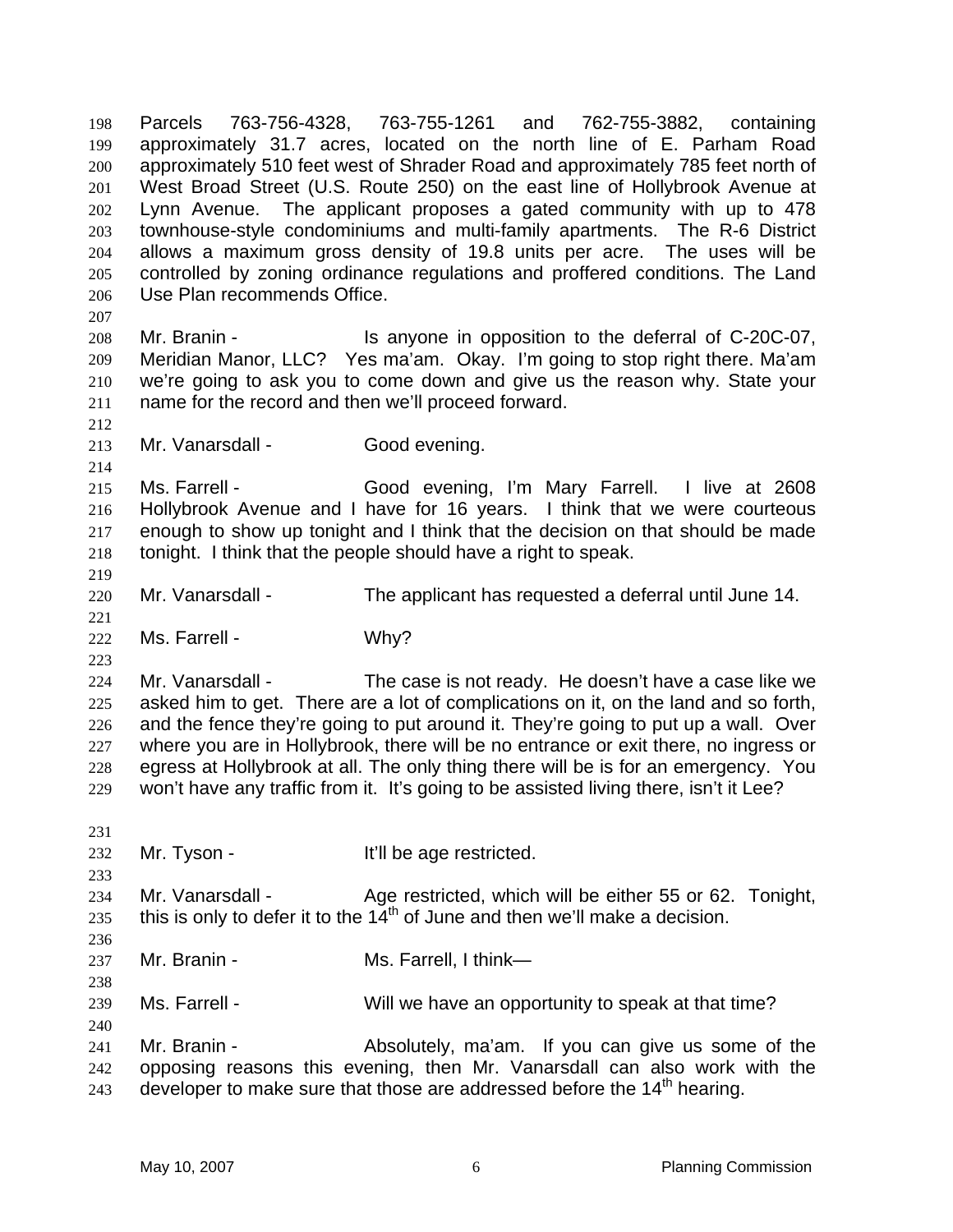244 245 246 247 248 249 250 251 252 253 254 255 256 257 258 259 260 261 262 263 264 265 266 267 268 269 270 271 272 273 274 275 276 277 278 279 280 281 282 283 284 285 286 287 288 Mr. Vanarsdall - Are you the head of the civic association? Ms. Farrell - We don't have a formal civic association; we're just neighbors. Mr. Vanarsdall - The reason I ask you that—That's okay. I want you to give Lee Tyson your name and address and phone number, and what we'll do— Are all of you concerned with it? Okay. Ms. Farrell - And these are only the people we were able to get in contact with. Mr. Vanarsdall - What we'll do is have a community meeting before anything else is done on this. Ms. Farrell - All right. Can I ask a question, too? Mr. Vanarsdall - Certainly. Ms. Farrell - Why were only the people on Hollybrook Avenue given these envelopes with the plans? This affects the whole neighborhood. We have people that live all over the place. It's a huge neighborhood. It's not just a couple of houses behind Capital-Lincoln-Mercury. It's at whole little community. Mr. Silber - The reason for that is because the state law requires that the County notify all the immediately-adjacent property owners. We do that my mail. If there is an association or somebody in common you want us to contact, we can contact more. It becomes a real challenge trying to contact an entire neighborhood, so we contacted adjacent property owners. Ms. Farrell - The Music everybody in the neighborhood. Mr. Branin - Could everybody that's here raise your hand so I can get a count again? Mr. Vanarsdall - When you say "everybody," it's the people over behind Hollybrook is what you're saying. Ms. Farrell - Sir, he only ingress— [Person Off Mike] - [Unintelligible.] Ms. Farrell - We're fine, Grove.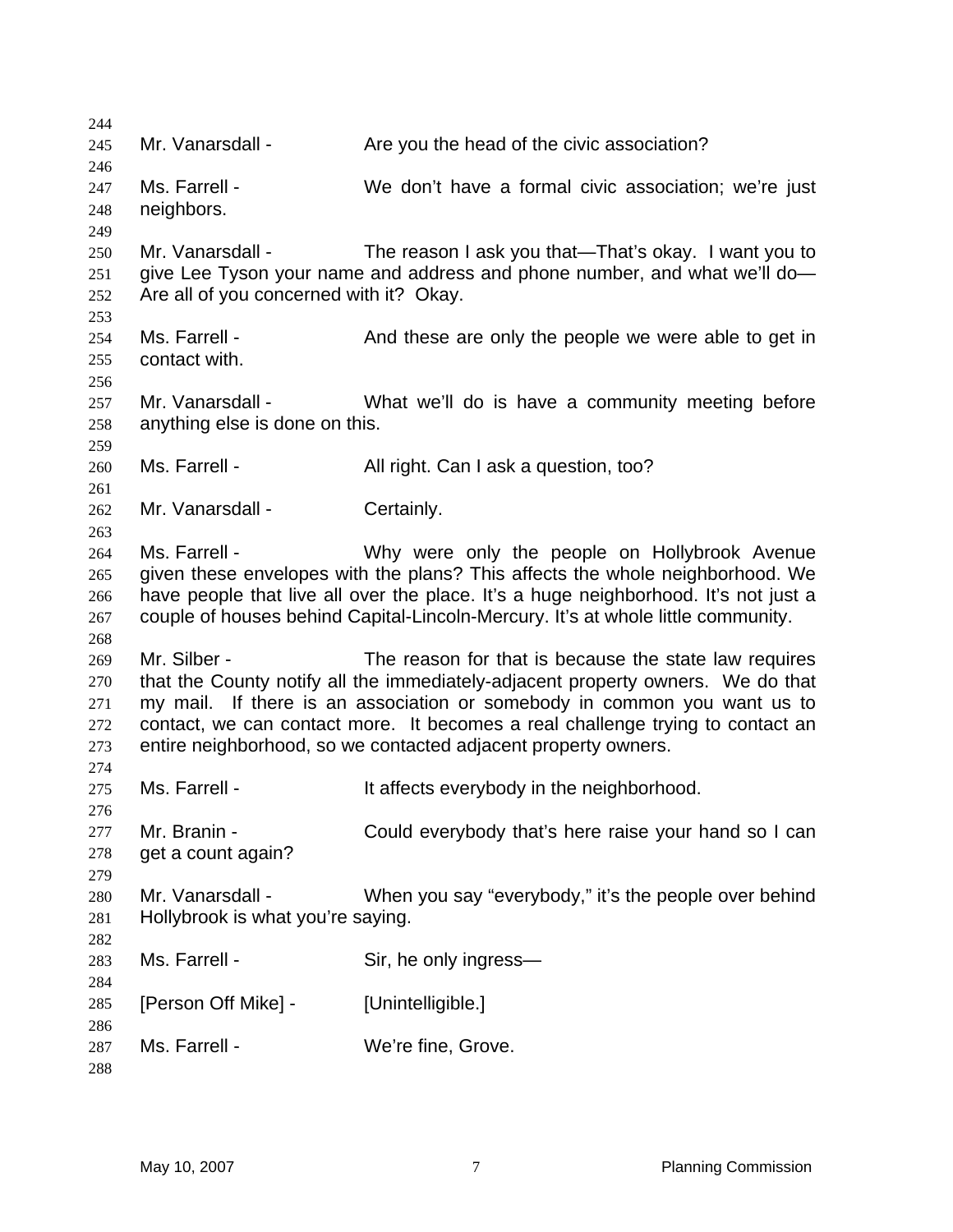Ms. Moore - **Mr.** Chairman, if I may interject. We have a staff member who is going to put a legal pad outside and if everyone could put their name and telephone number and contact, then we'll make sure that we contact you. And at the same time, Seth Humphreys can try to field some questions that you do have. That will be right out there. 289 290 291 292 293 294

295 296 297 Mr. Vanarsdall - I guarantee you you'll be notified before we have a community meeting, and we will have a community meeting long before we hear this anymore.

298

299 300 301 302 Ms. Farrell - Okay. You asked me to address specific concerns. That was one of the concerns, that the community didn't know about this. Another concern is this is like a wildlife preserve. There's so much nature that lives in those woods. There are so many different types of animals and birds, owls.

304

307

309

311

313

315

317

321

323

326

328

330

305 306 Mr. Vanarsdall - Okay. Well, we'll get into all that when we have the community meeting. I appreciate your interest.

308 Ms. Farrell - Well, you asked me, so I'm telling you, sir.

310 Mr. Branin - Yes ma'am.

312 Mr. Vanarsdall - I say I appreciate your interest—

314 Ms. Farrell - Chay.

316 Mr. Vanarsdall - — — — — — — — — and I appreciate all of your interest.

318 319 320 Mr. Branin - What I'll recommend, which I'm sure Mr. Vanarsdall will do, is there will be a community meeting set up at a place close. Usually it's at a County school.

322 Ms. Farrell - Thank you.

324 325 Mr. Branin - The And you all can get together with the developer and Mr. Vanarsdall, and review your questions and concerns.

327 Mr. Vanarsdall - We'll have everybody there.

329 Ms. Farrell - Thank you very much.

- 331 332 333 Mr. Vanarsdall - We often do this when we have opposition and we'll be glad to do it.
- 334 Ms. Farrell - Thank you.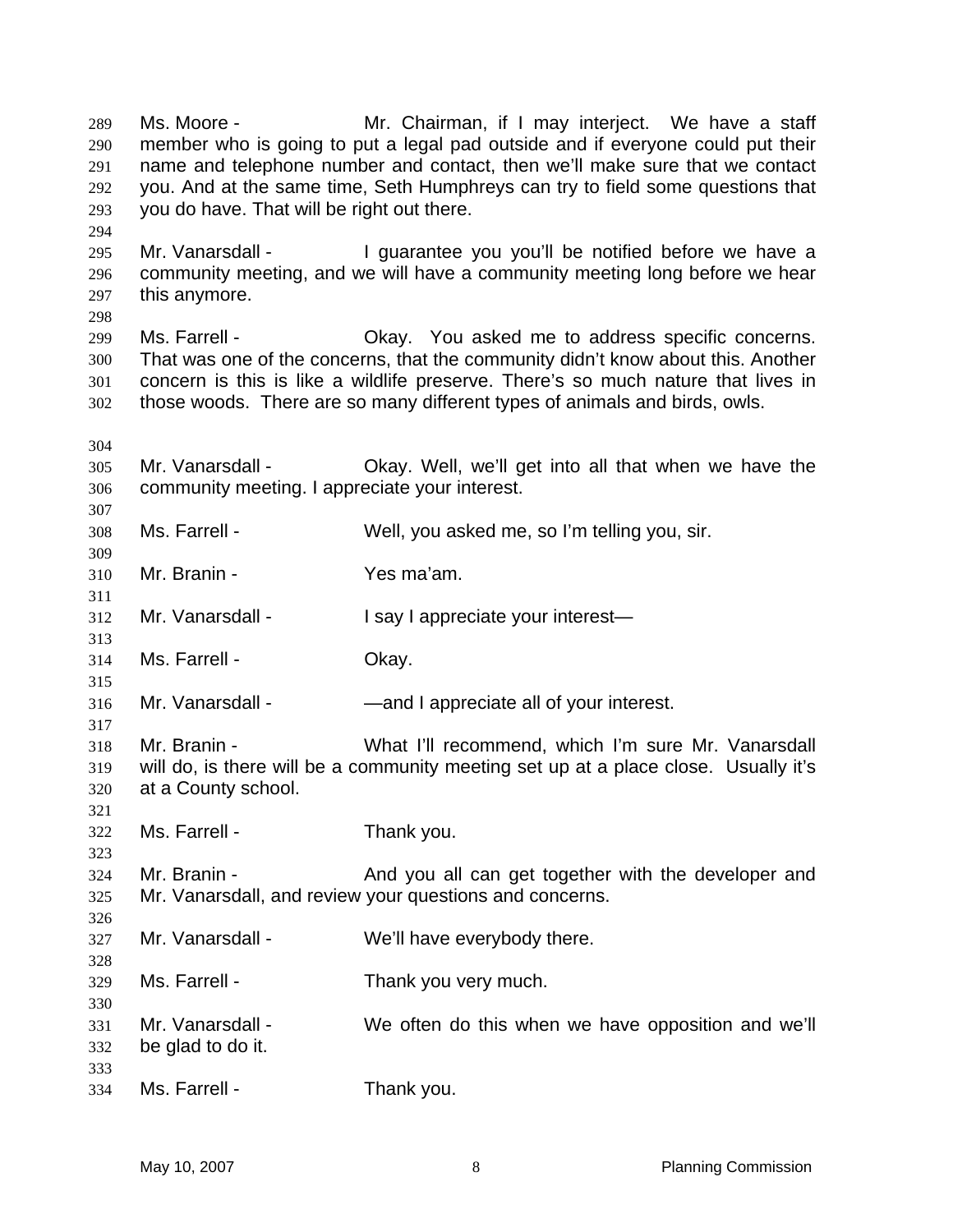| 335                                    |                                                                    |                                                                                                                                                                                                                                                                                                                                                                                              |  |  |  |  |  |  |  |
|----------------------------------------|--------------------------------------------------------------------|----------------------------------------------------------------------------------------------------------------------------------------------------------------------------------------------------------------------------------------------------------------------------------------------------------------------------------------------------------------------------------------------|--|--|--|--|--|--|--|
| 336<br>337                             | Mr. Vanarsdall -                                                   | We want your input on it.                                                                                                                                                                                                                                                                                                                                                                    |  |  |  |  |  |  |  |
| 338<br>339                             | Ms. Farrell -                                                      | Thank you very much.                                                                                                                                                                                                                                                                                                                                                                         |  |  |  |  |  |  |  |
| 340<br>341                             | Mr. Vanarsdall -                                                   | Thank you, Ms. Farrell.                                                                                                                                                                                                                                                                                                                                                                      |  |  |  |  |  |  |  |
| 342<br>343<br>344<br>345               | Mr. Branin -                                                       | Now knowing that there's going to be a community<br>meeting so you will have an opportunity to sit down, are there any other concerns<br>to address before we move forward with the deferral?                                                                                                                                                                                                |  |  |  |  |  |  |  |
| 346<br>347                             | Mr. Jernigan -                                                     | You have to come down.                                                                                                                                                                                                                                                                                                                                                                       |  |  |  |  |  |  |  |
| 348<br>349<br>350                      | Mr. Vanarsdall -<br>say anything because this is being recorded.   | We have to get you on the microphone if you want to                                                                                                                                                                                                                                                                                                                                          |  |  |  |  |  |  |  |
| 351                                    | Ms. Isham -                                                        | Hi. My name's Lindy Isham. I live on Pine Grove Drive.                                                                                                                                                                                                                                                                                                                                       |  |  |  |  |  |  |  |
| 353<br>354<br>355                      | Mr. Branin -                                                       | Hello, Ms. Isham, how are you?                                                                                                                                                                                                                                                                                                                                                               |  |  |  |  |  |  |  |
| 356<br>357                             | Ms. Isham -                                                        | Fine, how are you all? Who will set this community<br>meeting up and how will we be notified?                                                                                                                                                                                                                                                                                                |  |  |  |  |  |  |  |
| 358<br>359                             | Mr. Branin -                                                       | The staff member for this will be-                                                                                                                                                                                                                                                                                                                                                           |  |  |  |  |  |  |  |
| 360<br>361<br>362                      | Mr. Vanarsdall -                                                   | I'll tell you how we do it.                                                                                                                                                                                                                                                                                                                                                                  |  |  |  |  |  |  |  |
| 363<br>364<br>365<br>366<br>367<br>368 | Ms. Moore -                                                        | If you will put down your names and contact<br>information, we will give that to the case planner, who will also know about it, and<br>basically we will contact the developer. It's up to them to make that contact, but<br>we will help them with that and notify everyone regarding the time and the date,<br>hopefully in a timely manner. Mr. Vanarsdall will also attend that meeting. |  |  |  |  |  |  |  |
| 369<br>370<br>371<br>372<br>373        | Mr. Branin -<br>going to make sure that those people are notified. | One more thing. With that, the State law states the<br>adjoining properties. When you all get your notification, please tell your<br>neighbors because if you come in and say, "Well, we heard about it at the<br>meeting, but no one else did," we're going to tell you the same thing. We're only                                                                                          |  |  |  |  |  |  |  |
| 374<br>375<br>376                      | Ms. Isham -<br>need to get together as a community-                | So, the people that aren't here to put on the list, we                                                                                                                                                                                                                                                                                                                                       |  |  |  |  |  |  |  |
| 377<br>378                             | Mr. Branin -                                                       | Yes ma'am.                                                                                                                                                                                                                                                                                                                                                                                   |  |  |  |  |  |  |  |
| 379<br>380                             | Ms. Isham -                                                        | -and make everybody aware.                                                                                                                                                                                                                                                                                                                                                                   |  |  |  |  |  |  |  |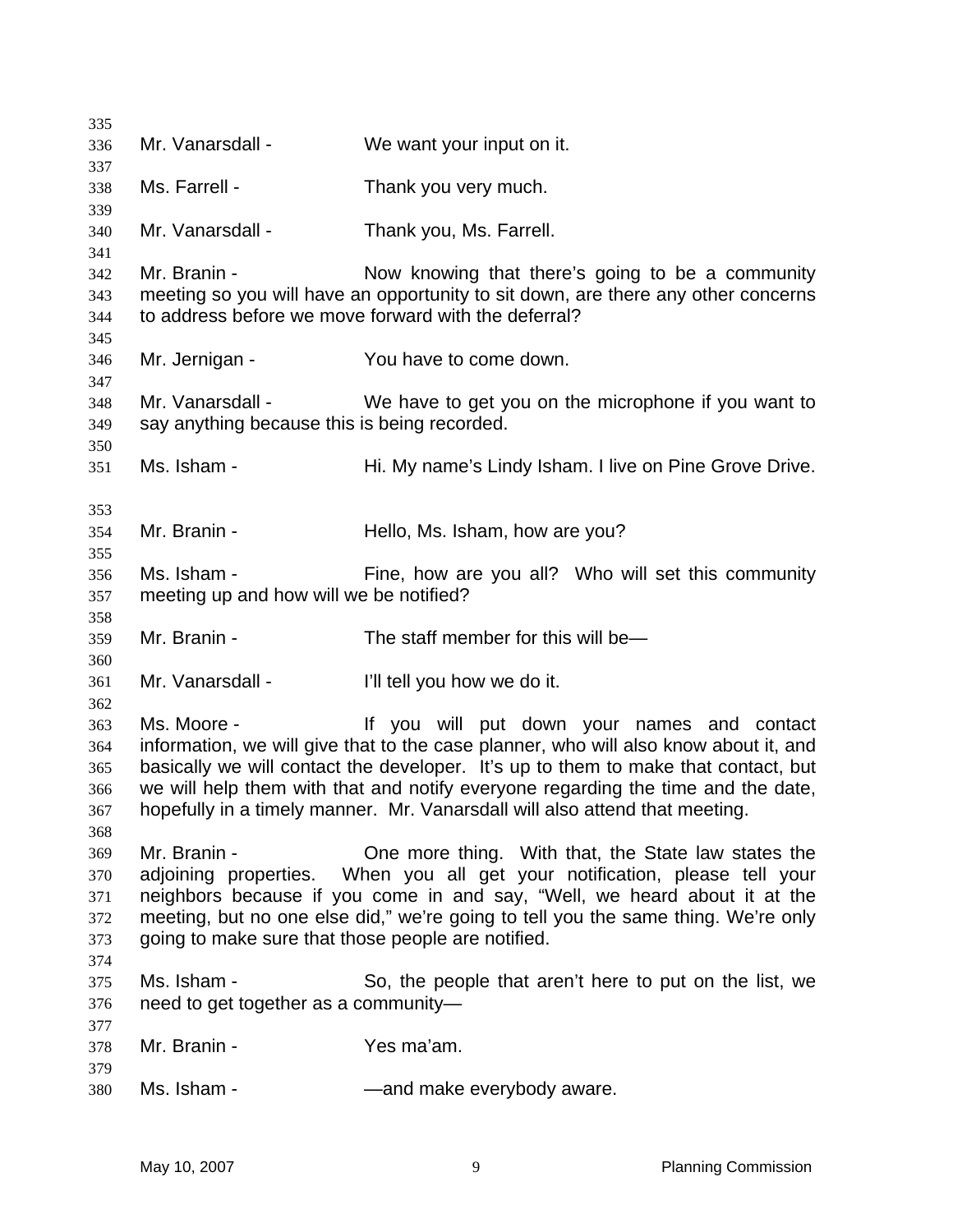| 381        |                                           |                                                                                  |  |  |  |  |  |
|------------|-------------------------------------------|----------------------------------------------------------------------------------|--|--|--|--|--|
| 382        | Mr. Branin -                              | Yes ma'am.                                                                       |  |  |  |  |  |
| 383<br>384 | Ms. Isham -                               | Okay. Thank you all.                                                             |  |  |  |  |  |
| 385        |                                           |                                                                                  |  |  |  |  |  |
| 386        | Mr. Vanarsdall -                          | Let me ask you a question. Evidently, you weren't                                |  |  |  |  |  |
| 387        |                                           | notified that this was going to be deferred tonight, either. Is that right?      |  |  |  |  |  |
| 388        |                                           |                                                                                  |  |  |  |  |  |
| 389        | [Person off mike] -                       | That's right.                                                                    |  |  |  |  |  |
| 390        |                                           |                                                                                  |  |  |  |  |  |
| 391        | Mr. Vanarsdall -                          | Okay. We'll take care of it. Appreciate you coming.                              |  |  |  |  |  |
| 392        |                                           | With that, Mr. Chairman, I move for deferral of C-20C-07 to the June 14, 2007    |  |  |  |  |  |
| 393<br>394 | meeting at the applicant's request.       |                                                                                  |  |  |  |  |  |
| 395        | Mr. Jernigan -                            | Second.                                                                          |  |  |  |  |  |
| 396        |                                           |                                                                                  |  |  |  |  |  |
| 397        | Mr. Branin -                              | Motion was made by Mr. Vanarsdall, seconded by Mr.                               |  |  |  |  |  |
| 398        |                                           | Jernigan. All in favor say aye. All opposed say no. The motion carries. Ladies   |  |  |  |  |  |
| 399        |                                           | and gentlemen, I'm sorry that you were not notified. Please attend the community |  |  |  |  |  |
| 400        | meeting so we can get your input.         |                                                                                  |  |  |  |  |  |
| 401        |                                           |                                                                                  |  |  |  |  |  |
| 402        |                                           | At the request of the applicant, the Planning Commission deferred C-20C-07,      |  |  |  |  |  |
| 403        |                                           | Meridian Manor, LLC, to its meeting on June 14, 2007.                            |  |  |  |  |  |
| 404        | Ms. Moore -                               |                                                                                  |  |  |  |  |  |
| 405<br>406 |                                           | Thank you.                                                                       |  |  |  |  |  |
| 407        | Mr. Branin -                              | Ms. Moore, thank you. I didn't get to say good evening                           |  |  |  |  |  |
| 408        | earlier.                                  |                                                                                  |  |  |  |  |  |
| 409        |                                           |                                                                                  |  |  |  |  |  |
| 410        | Mr. Vanarsdall -                          | All right, what do we have here?                                                 |  |  |  |  |  |
| 411        |                                           |                                                                                  |  |  |  |  |  |
| 412        | Mr. Silber -                              | We don't have anything on the expedited agenda, so if                            |  |  |  |  |  |
| 413        | I can refer you to page 2 of your agenda. |                                                                                  |  |  |  |  |  |
| 414        |                                           |                                                                                  |  |  |  |  |  |
| 415        | Mr. Branin -                              | Mr. Secretary, if you would hold off for a minute.                               |  |  |  |  |  |
| 416        |                                           |                                                                                  |  |  |  |  |  |
| 417<br>418 | Mr. Silber -                              | Okay.                                                                            |  |  |  |  |  |
| 419        | Mr. Vanarsdall -                          | All right, Mr. Tyson.                                                            |  |  |  |  |  |
| 420        |                                           |                                                                                  |  |  |  |  |  |
| 421        | Deferred from the April 12, 2007 Meeting. |                                                                                  |  |  |  |  |  |
| 422        | C-15C-07                                  | Andrew M. Condlin for West Broad Village, LLC                                    |  |  |  |  |  |
| 423        |                                           | and West Broad Village II, LLC: Request to amend proffered conditions            |  |  |  |  |  |
| 424        |                                           | accepted with Rezoning Case C-12C-06, on Parcel 742-760-7866, located on the     |  |  |  |  |  |
| 425        |                                           | south line of West Broad Street (U.S. Route 250), north of Three Chopt Road, at  |  |  |  |  |  |
| 426        |                                           | the I-64 Interchange. The applicant proposes to amend Proffer 16 to increase the |  |  |  |  |  |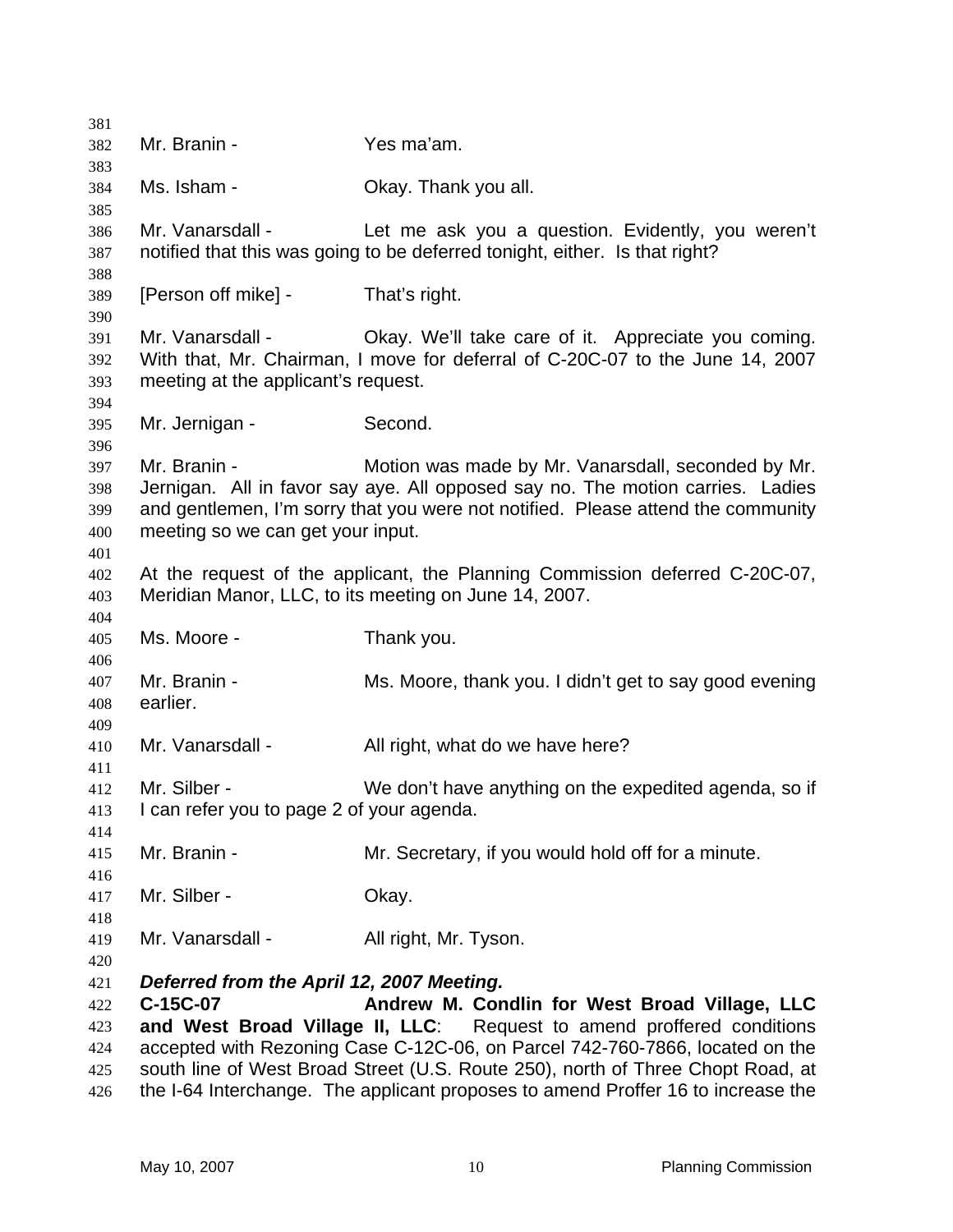the number of apartments for lease from 250 to 350 units. The total number of all residential unit types (884) would remain unchanged. The existing zoning is UMUC, Urban Mixed Use (Conditional). The Land Use Plan recommends UMU. The site is in the West Broad Street Overlay District. 427 428 429 430

432 433 434 435 436 437 438 439 Mr. Tyson - The Mr. Chairman, members of the Commission, Mr. Thornton. The applicant is proposing to amend the proffers approved with rezoning case C-12C-06, which permitted the development of the West Broad Village UMU. Proffer 16 approved with case C-12C-06 limits the number of apartments in the district to 250. The applicant is now requesting this limit be increased to 350, of which no more than 12 apartments would be 3-bedroom units and no more than 135 would be 2-bedroom units. The total number of dwelling units remains capped at 884.

441 442 The 2010 Land Use Plan recommends Urban Mixed Use for the site, and the proposed proffer amendment is supported by this designation.

443

440

431

444 445 446 447 The proposed amendment would not materially alter the previously approved land uses or zoning of the property and the proffers continue to provide assurances of a high quality development. Staff recommends the Planning Commission forward this application to the Board of Supervisors with a recommendation for approval.

449

452

455

466

468

470

450 451 Mr. Branin - Thank you, Mr. Tyson. Does anyone have any questions for Mr. Tyson?

453 454 Mr. Jernigan - The state one. If they are increasing it from 250 to 350, did they knock off a hundred single-family?

456 457 458 459 460 Mr. Tyson - The A POD for this was recently approved consisting of 545 townhouses and 89 condos over retail. What they've done is changed the apartments over retail to condos over retail. They're changing the ownership only. They're not increasing the number of units; they're changing the form of ownership.

461 462 463 464 465 Mr. Silber - So Mr. Jernigan, the answer to your question is yes. There is no net increase in the number of units. There are still 884 units max. So, they're changing the mix, as Mr. Tyson said. They're reducing the number of condominiums and increasing the number of rental units.

467 Mr. Jernigan - They're reducing the number of condos.

469 Mr. Silber - Yes.

471 472 Mr. Branin - Is anyone in opposition to C15C-07? No one. Okay. Does anybody have any other questions for Mr. Tyson? None?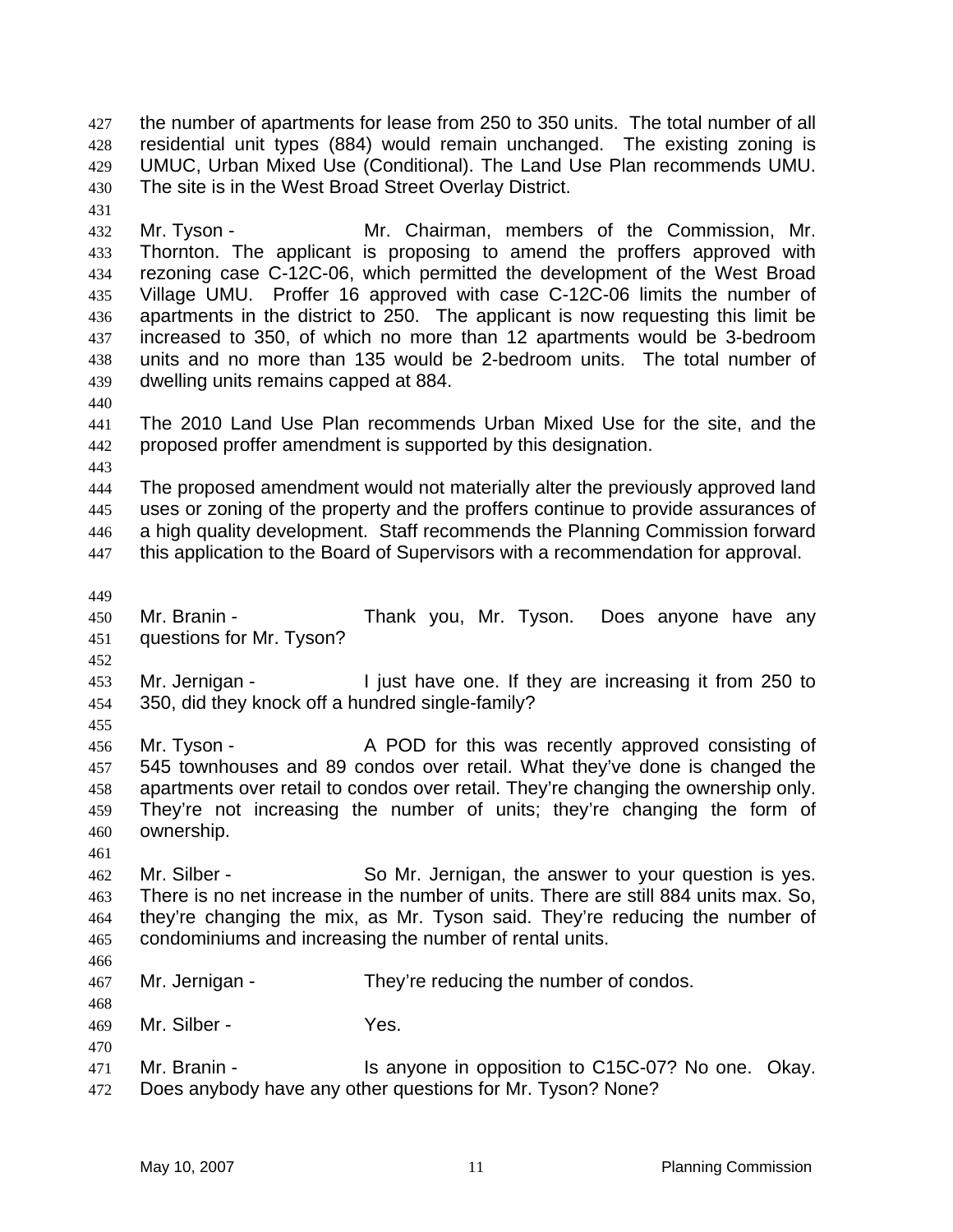473 474 475 476 477 478 479 480 481 482 483 484 485 486 487 488 489 490 491 492 493 494 495 496 497 498 499 500 501 502 503 504 505 506 507 508 509 510 511 512 513 514 515 516 517 518 Mr. Jernigan - This lady right here. Mr. Branin - Ma'am, come on down. You were slow on the draw there; I was worrying about you. Ms. Healy - Hi. My name is Amanda Healy and I live on Careybrook Drive. I was here for one of the items that's been deferred, but I'm curious whether we know what the rental rate for these apartments is going to be? Mr. Branin - Mr. Condlin? Ms. Healy - Thank you. Mr. Condlin - The Mr. Chairman, members of the Commission, my name is Andy Condlin from Williams Mullen representing the applicant in this case. To answer the question, I will deviate a little bit from the answer you received previously. The decision hasn't been made. I know you don't like me to disagree with you, but the decision hasn't been made specifically as to condominium and apartments. The difference was this building here, if you remember, has now been eliminated and that was going to be the building with the 250 condominiums. The number of townhouses has actually increased, which are owner occupied. But the combination of condominiums and then—These were always intended to be apartments over here. This area on the new master plan has actually been increased. There were about 116 apartments and 250 condominiums. We now have 340 combined, so the number is relatively about the same between the two. It's just that we got rid of the condominiums and now want the flexibility. The apartments are going to rent, if they're rental, on the lowest end about \$900 a month for a studio. There are going to be a few studios; I think there are five of them. Then the one-bedrooms are going to start at about \$1,100 to \$1,200. Mr. Branin - **Does that answer your question, ma'am?** Mr. Condlin - The Loan take reservations now. Mr. Branin - Thank you, sir. With that, I'd like to move that C-15C-07, Andrew M. Condlin for West Broad Village, LLC and West Broad Village II, LLC, move forward to the Board of Supervisors with the recommendation for approval. Mr. Jernigan - Second. Mr. Branin - The Motion made by Mr. Branin, seconded by Mr. Jernigan. All in favor say aye. All opposed say no. The motion carries.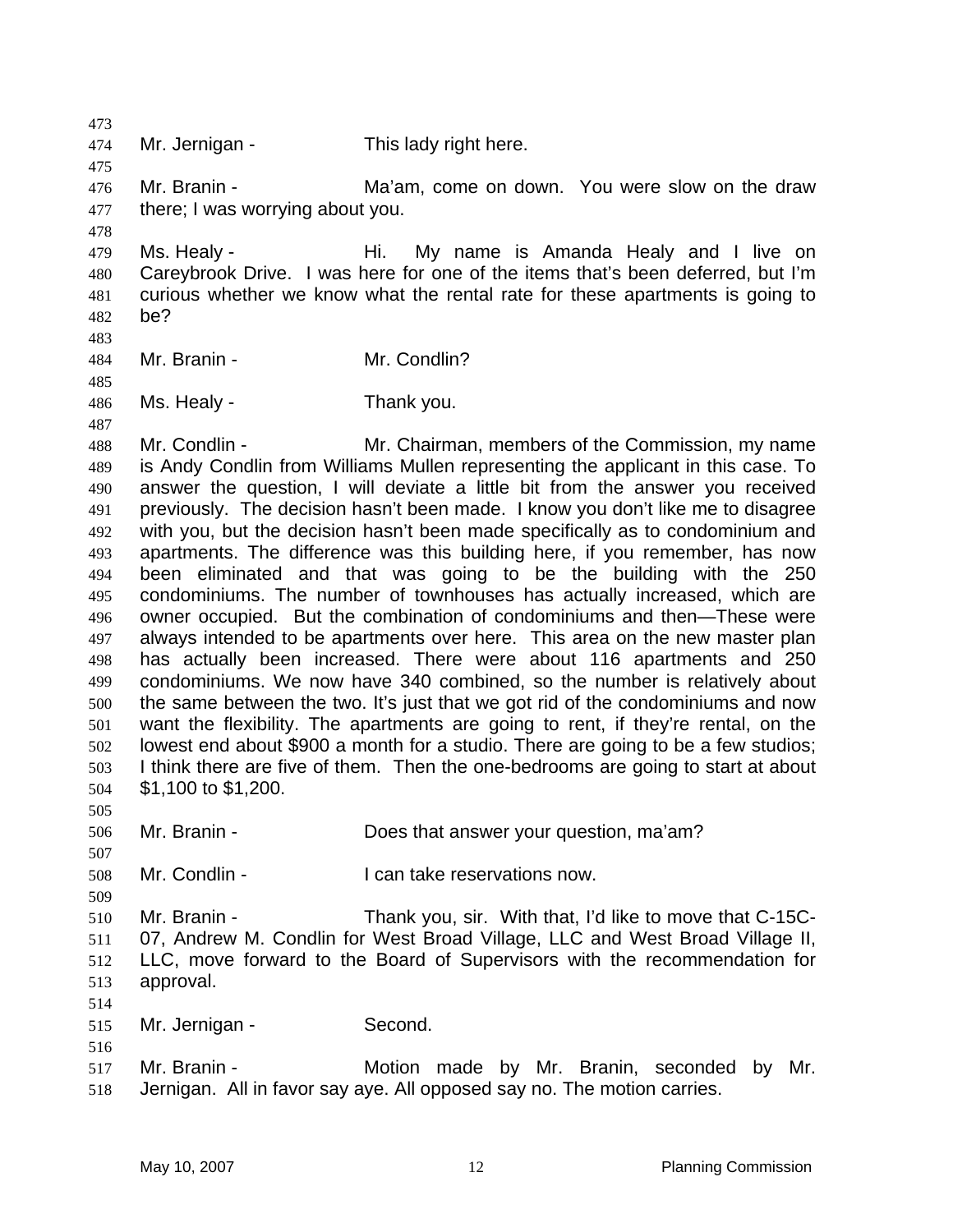520 521 **REASON:** Acting on a motion by Mr. Branin, seconded by Mr. Jernigan, the Planning Commission voted 4-0 (Mrs. Jones absent) to recommend the Board of Supervisors **grant** the request because the changes do not greatly reduce the original intended purpose of the proffers and the proffers continue to assure a quality form of development with maximum protection afforded the adjacent properties. 522 523 524 525

- 527 528 Mr. Silber - The next request is on page 3. This is P-5-07, the Wilton Companies.
- 529

526

519

530 531 532 533 534 535 536 **P-5-07 The Wilton Companies**: Request for a Provisional Use Permit under Sections 24-58.2(a), 24-120, and 24-122.1 of the County Code in order to extend hours of operation to 3:00 a.m. on Saturdays and Sundays for a proposed Silver Diner in Wilton Square, on Parcel 748-760-6957, located at the northeast intersection of West Broad Street (U. S. Route 250) and Cox Road. The existing zoning is B-2C Business District (Conditional). The Land Use Plan recommends Commercial Concentration.

538 539 540 541 542 543 Mr. Tyson - The Subject property is Mr. Chairman, Mr. Thornton. The subject property is located on West Broad Street and Cox Roads in an area zoned predominately for commercial uses. The Land Use Plan recommends Commercial Concentration for the site. The proposed restaurant use is consistent the designations of the Land Use Plan, and the use is permitted by right on the property; however, it is subject to closing at 12:00 midnight.

544

537

545 546 547 548 549 550 551 552 A number of provisional use permits for extended hours of operation for restaurants have been approved in the West Broad Street corridor; however, none have been approved for operation until 3:00 a.m.; therefore, staff recommends the hours of operation be limited to 2:00 a.m. on Saturday and Sunday mornings. Hours of operation all other days would be as permitted in the B-2 Business districts. If this request is determined to be appropriate, staff recommends the request be subject to the conditions contained in your staff report.

553

554 555 556 557 I will point out one amendment that is needed is item 7 which deals with the revocation of the permit for cause. In your staff report, it says "24-hour" operation. That should read, "Extended hours of operation have an adverse effect." That would be the only amendment that I see is needed.

558

559 560 I would be happy to try to answer any questions. Again, there is a graphic showing adjacent provisional use permits in the area and their hours of operation.

562

563 564 Mr. Branin - **Does anybody have any questions for Mr.** Tyson? None. May I speak to the applicant?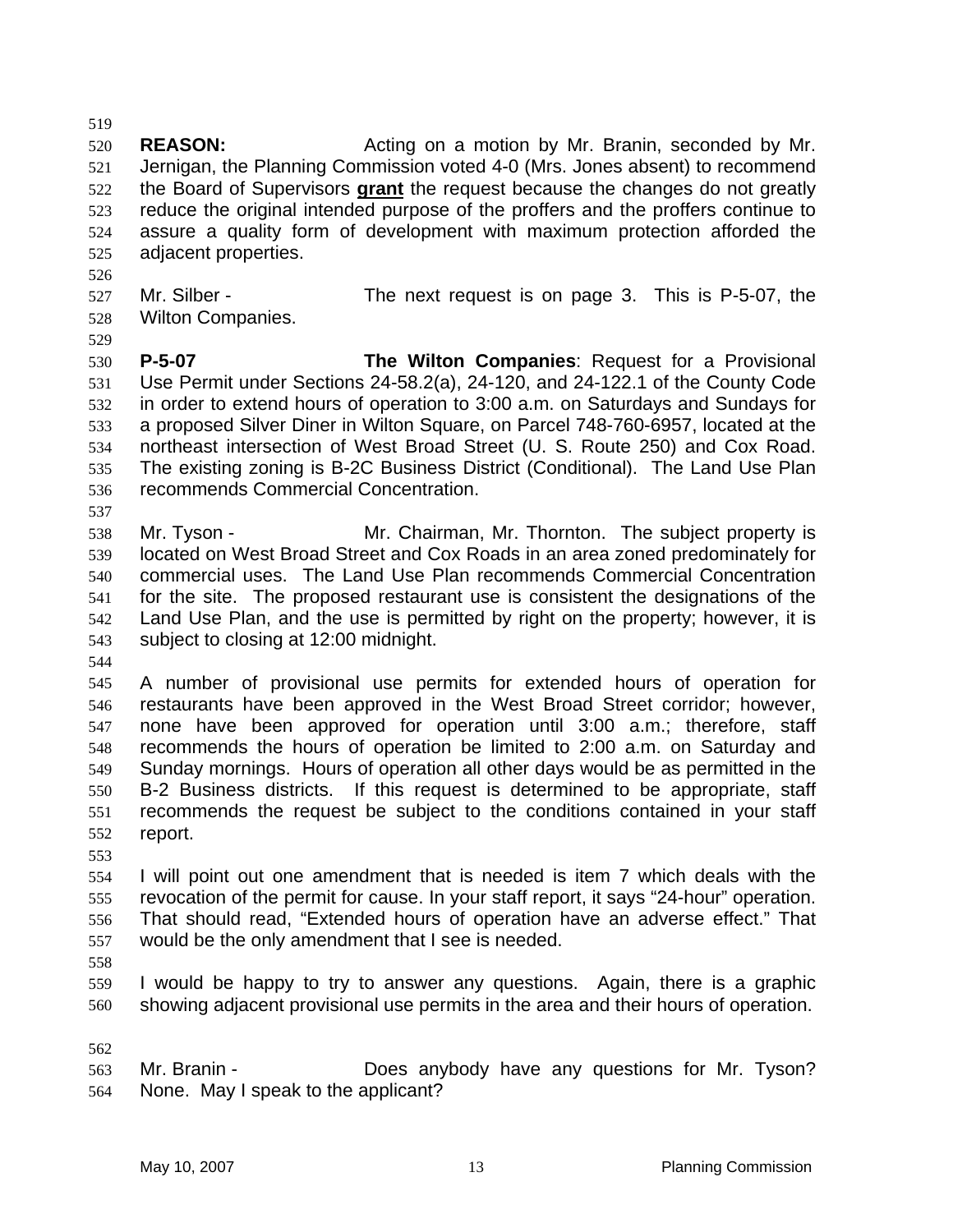565 566 567 568 569 Mr. Grattan - Good evening Mr. Chairman, members of the Commission. I'm Stuart Grattan with Grattan Associates representing the applicant.

- 570 571 Mr. Branin - Good evening, Stuart, how are you?
- 572 573 Mr. Grattan - I'm fine, how are you all?
- 574 Mr. Branin - I'm doing great. Thank you for asking.
- 575 576 Mr. Vanarsdall - Silver Diner, that's a good place to eat.
- 577 578 Mr. Grattan - We're looking forward to having it.

579 580 581 582 583 584 585 586 587 588 589 Mr. Branin - Speaking for the Three Chopt District, we're very excited to have the Silver Diner here. Mr. Kaechele and I have discussed this a bunch. He said he doesn't understand why anyone would need to be open until 3:00 in the morning and we went back and forth on it. There's a precedent there that nothing's open past 2:00 already, so 3:00 is absolutely out of the question. I'm going to approve 1:30. All right? If down the road we see that there isn't a problem with that and you guys do need a later time, we will be open to go to 2:00. But the precedent has been set that there's nothing beyond 2:00. You're looking at one that's open until 1:30 near you, and one that's open until 2:00 near you. So, that's the time that we feel is a good viable time.

- 590 591 592 593 594 595 596 Mr. Grattan - Che-thirty is new. I've had conversations with the Wilton Companies after reading the staff report and we can accept 2:00. Onethirty is new to me. I would like to ask that we consider it and have it approved at 2:00 with full knowledge that with #7, you all have the authority to shut it down. There are a lot of [unintelligible] issues in there with monitoring and video cameras. If the concern is safety, I believe the conditions address that.
- 597

- 598 599 600 601 602 603 604 605 606 607 Mr. Branin - Mr. Grattan, I understand your point and your point is well taken. Number 7, to a certain extent, repeats what is allowed by the Code in the authority that's given the Board of Supervisors anyway. On any use permit, they have the cause to revoke a use permit. I think #7 is intended to put clear emphasis on the fact that if there is any criminal activity or excessive police calls, then it gives the County special right to go in and evaluate it on that issue. I want the Commission to be aware that regardless of #7 being in here or not, the Board of Supervisors has the right to have a show-cause hearing and to revoke a use permit. The difference between 1:30 and 2:00 must be significant if you are arguing for that additional 30 minutes.
- 609 610 Mr. Grattan - Well, the issue is this. The 3:00 request is from Silver Diner and there's a negotiation going on between Wilton and Silver Diner to lease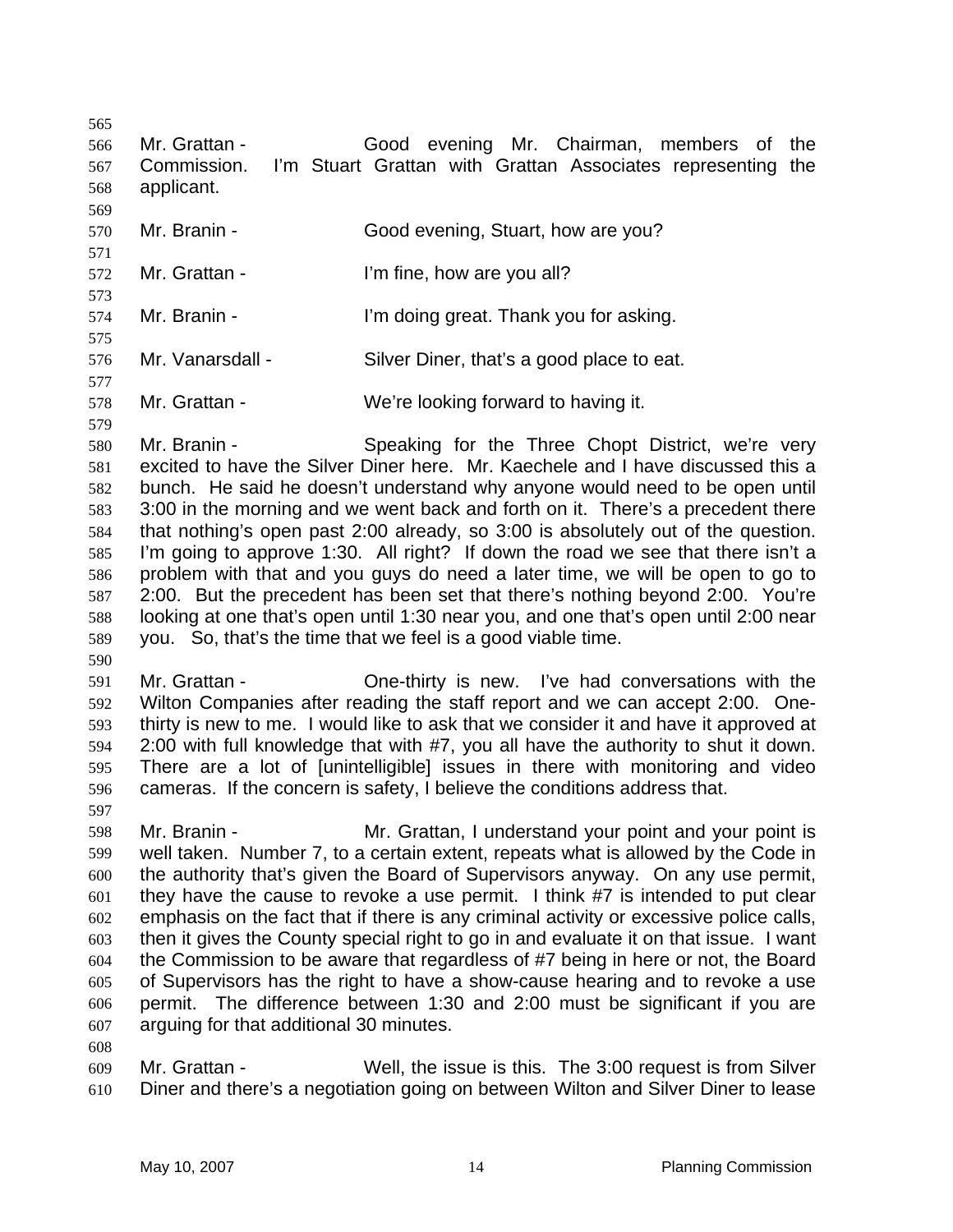his property to them. I've got a POD. So far, everybody's happy and moving ahead, assuming that we can get it done at 2:00. I'm planning on filing a POD for this and the remainder of that frontage on Broad Street tomorrow by the deadline. So, there's a whole lot of time, energy, and money invested in this lease being agreed to, and at this point, it's my understanding that the 2:00 has been agreed to. One-thirty, I don't know if it would clear the whole deal, but there's a possibility that it could. 611 612 613 614 615 616 617

- 619 620 621 622 623 Mr. Silber - Obviously, what comes out of the Planning Commission is a recommendation to the Board of Supervisors. So, if Mr. Branin and the Planning Commission deem that 1:30 is their recommendation that is a recommendation that will go to the Board of Supervisors. The Board then has the right to accept that or change it.
- 625 Mr. Branin - It's not in—

627 628 629 Mr. Grattan - Understood. Can I just ask, for you, what is the difference between 1:30 and 2:00, and if there concessions that we can make and additional conditions to get that and keep this time alive?

- 631 632 633 634 635 636 637 Mr. Branin - The State of I don't think there are any concessions you can make. Beyond 64, you can check and see there is nothing beyond 1:00 and that's pretty much the direction we've started to go. You're getting 1:30 because of what's already there and what has already been approved. Again, my recommendation here is a recommendation. I'll be happy to sit down with you, your client, the Wilton's and discuss it further with Mr. Kaechele afterwards. But the decision that I'm going to make here this evening is my decision and recommendation.
- 638 639

640

618

624

626

630

- Mr. Grattan Fair enough.
- 641 642 643 644 Mr. Branin - Where you want to take it after that is up to you. I'm sure Mr. Kaechele will be more than happy to discuss it further with you. If it's not acceptable, then you can withdraw the case. That's your choice as well. Do you have anything else to add?
- 645 646

648

647 Mr. Grattan - The Mon't. I understand your point. I'll run it up the flagpole and see what happens.

- 649 Mr. Branin - You got it.
- 650 651 Mr. Grattan - Thank you.
- 652 653 654 655 656 Mr. Branin - **Any other questions for the applicant?** None? Okay. With that, then, I would like to make a motion to approve—How am I going to— Mr. Silber - The Mr. Branin, the 7 conditions that are found in your staff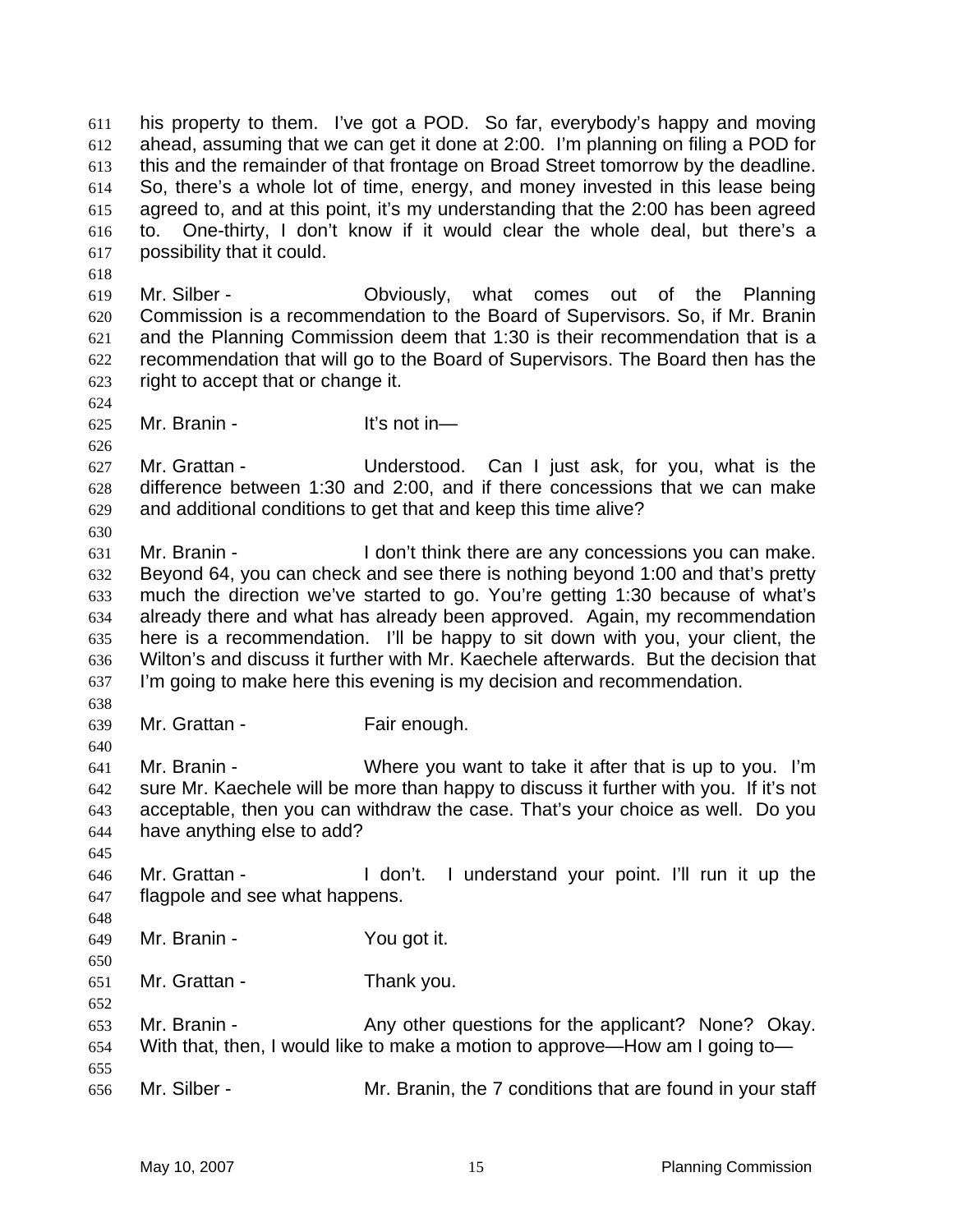staff report are conditions that staff has recommended as a part of this provisional use permit. These are not proffered conditions offered by the applicant, but staff recommended conditions so I think you can just make recommendation to approve based on— 657 658 659 660 661 662 663 664 665 666 667 668 669 670 671 672 673 674 675 676 677 678 679 680 681 682 683 684 685 686 687 688 Mr. Branin - Based on 1:30. Mr. Silber - With modification of condition #1. Mr. Branin - Then I would like to move that— Mr. Tyson- Excuse me, I'm sorry. One second. You also need to amend proffer 7 so it reads, "In the event that evidence indicates that extended hours of operation," as opposed to "24-hour operation," because they haven't requested a 24-hour operation. Mr. Branin - Ckay. Mr. Vanarsdall - If you finish, I'll second it. Mr. Branin - Thank you. Then I would like to move for approval for P-5-07, the Wilton Companies, with a recommendation of approval to the Board of Supervisors with the amended #7 and amending the time to a 1:30 a.m. closing time. Mr. Vanarsdall - Second. Mr. Branin - The Motion made by Mr. Branin, seconded by Mr. Vanarsdall. All in favor say aye. All opposed say no. The motion carries. **REASON:** Acting on a motion by Mr. Branin, seconded by Mr. Vanarsdall, the Planning Commission voted 4-0 (Mrs. Jones absent) to recommend the Board of Supervisors **grant** the request with amended conditions to permit operation until 1:30 a.m. because it is reasonable, and it would not be expected to adversely affect public safety, health or general welfare. 689 690 691 692 693 694 695 696 697 698 699 700 701 Mr. Silber - The Tuckahoe District, we have a case deferred from the April 12, 2007 meeting. This is C-19C-07, John Adamson. *Deferred from the April 12, 2007 Meeting***. C-19C-07 John G. Adamson**: Request to conditionally rezone from R-1 One-Family Residence District to O-2C Office District (Conditional), Parcel 742-742-7724, containing approximately 1.06 acres, located on the north line of Patterson Avenue (State Route 6) at Otlyn Road. The applicant proposes a professional office. The use will be controlled by zoning ordinance regulations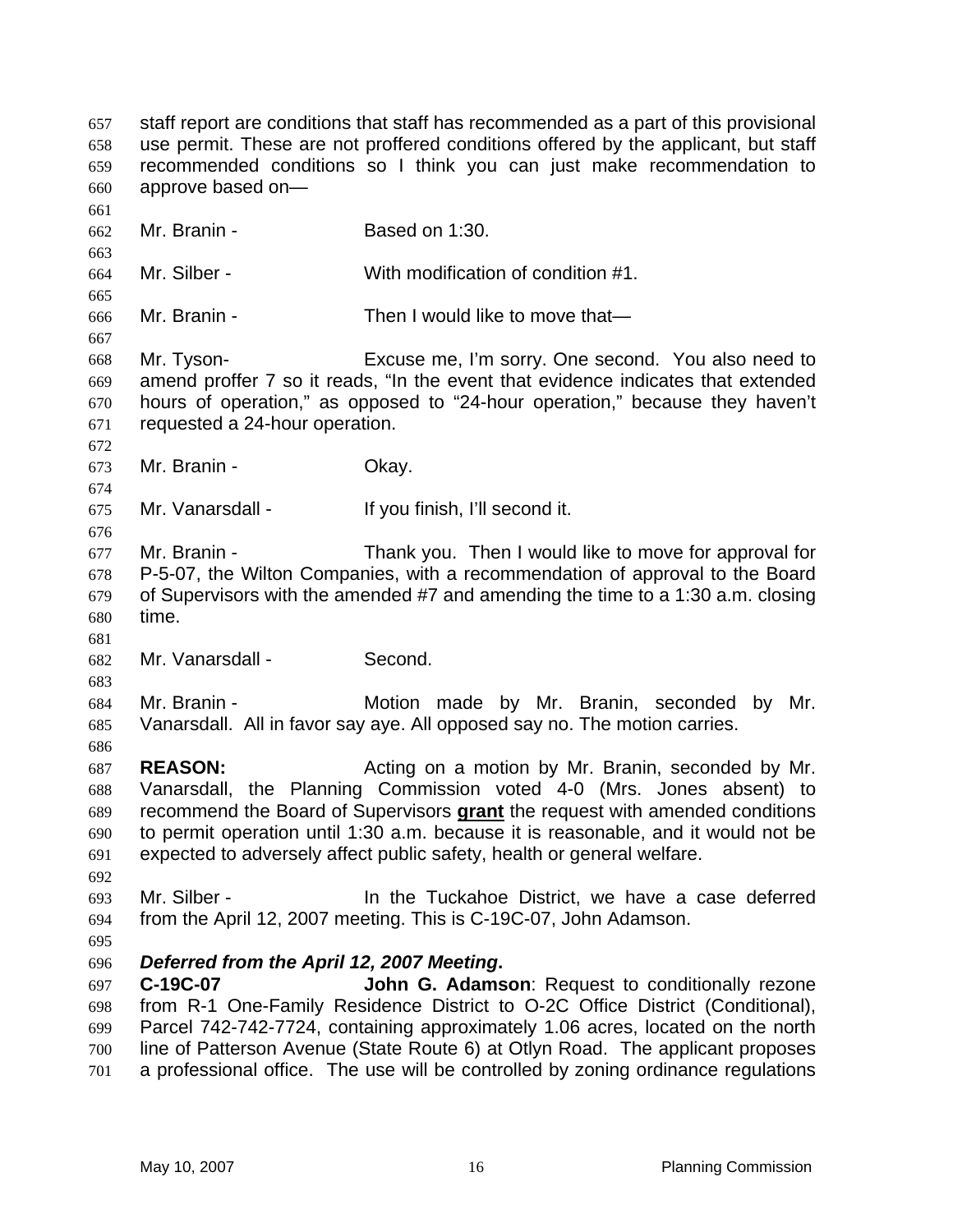and proffered conditions. The Land Use Plan recommends Environmental Protection Area. 702 703 704 705 706 707 708 709 710 711 712 713 714 715 716 717 718 719 720 721 722 723 724 725 726 727 728 729 730 731 732 733 734 735 736 737 738 739 740 741 742 743 744 745 746 Mr. Branin - The Stanyone in opposition to C-19C-07, John G. Adamson? None? Good evening, sir, how are you? Mr. Lewis - **Doing well, Mr. Chairman. Thank you.** Mr. Branin - Good. The floor is yours. Mr. Lewis - This is a request to rezone a 1-acre parcel from R-1 to O-2C to allow construction of an office building. The parcel is located on the north line of Patterson Avenue approximately 1,000 feet east of Pump Road. The Canterbury Subdivision borders the site's northern boundary, and office uses are located both west and south of the subject property. The 2010 Land Use Plan recommends Environmental Protection Area for the site which is partially located in the 100-year floodplain along Cabin Branch, a perennial stream. The request is not consistent with this designation; however, half of the property lies outside the floodplain and has development potential. To provide quality and compatibility assurances as well as to address issues raised in the staff report, the applicant has submitted revised proffers dated May 7, 2007, which have just been handed out to you. These elevations and this conceptual plan illustrating an 8,700 square foot building are proffered. Other major aspects of the proffers include brick external wall construction, supplemental evergreen landscaping along the southern property line, a 22-foot wide landscaped buffer with a sidewalk along Patterson Avenue, limits on the hours of construction and hours of lot maintenance, and commitment to prohibit a list of incompatible uses of the property. These quality assurances and impact mitigation commitments address staff's previous concerns and should provide compatibility with adjacent properties. Staff believes this request would be a logical continuation of the office development pattern in the area, and is an appropriate use for this site; therefore, staff supports the request. This concludes my presentation. I will be happy to take any questions. Mr. Branin - Thank you, Mr. Lewis. Does anybody have any questions for Mr. Lewis? Mr. Archer - Mr. Lewis, as the rest of the Commission members know, I'm handling this for Mrs. Jones because she was unable to be here tonight. When you and I spoke earlier today, there had not been anything that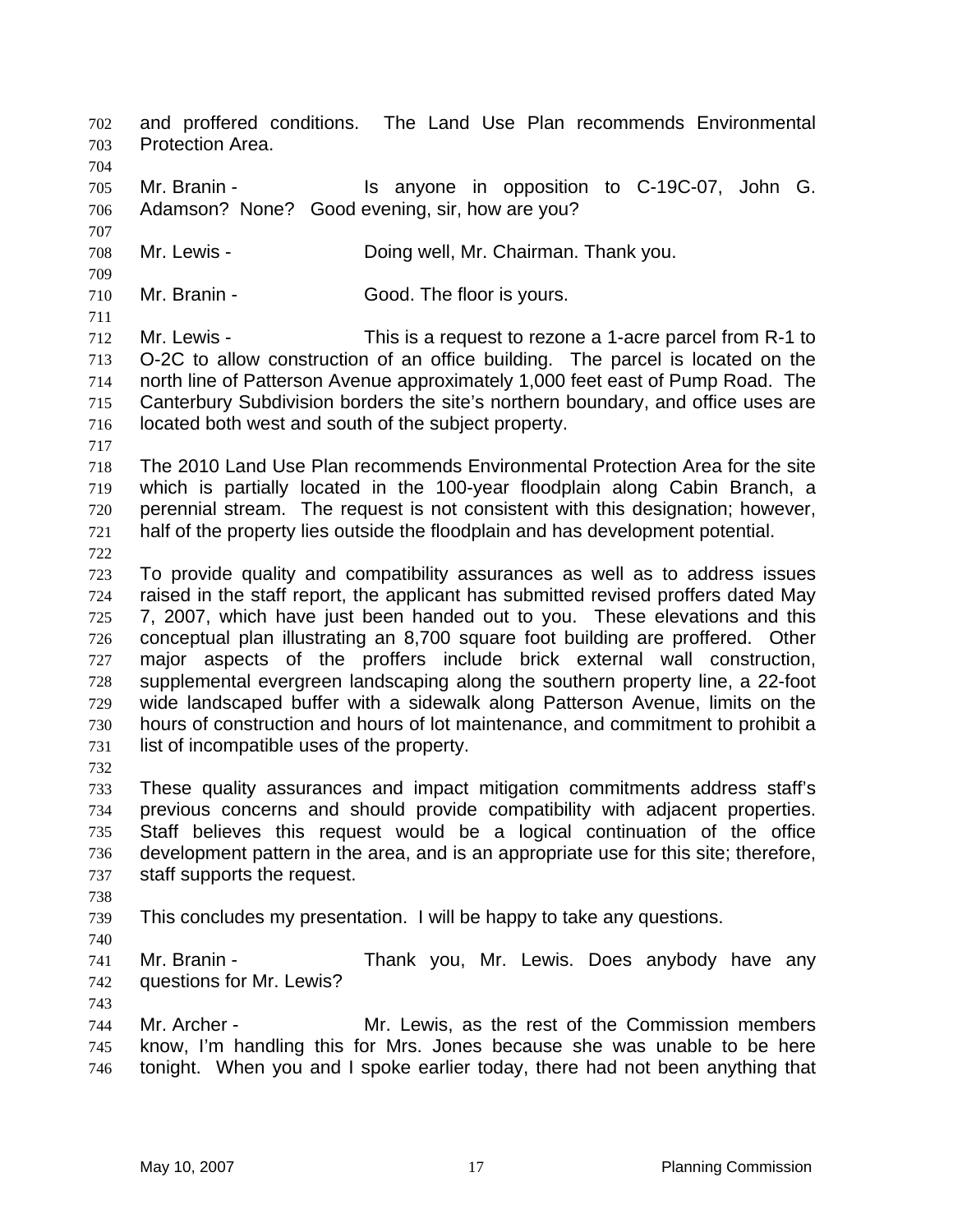you had heard or any compelling reason to change your recommendation, so I assume that since that time you've still not heard anything? 747 748 749 750 751 752 753 754 755 756 757 758 759 760 761 762 763 764 765 766 767 768 769 770 771 772 773 Mr. Lewis - That stands. Mr. Archer - Ckay. All right. That's all I have, Mr. Chairman. Mr. Branin - **CKAY.** No other questions for Mr. Lewis? Anybody need to hear from the applicant? No one? Mr. Archer - The I don't believe so. Mr. Branin - Mr. Archer, the ball's in your court. Mr. Archer - All right. Bearing in mind to anybody who may be present that might have some concern about this, this will be heard again by the Board before it's finally approved. Based on the information that I have and staff's recommendation, I move for a recommendation of approval of C-19C-07, John Adamson. Mr. Vanarsdall - Second. Mr. Branin - Motion made by Mr. Archer, seconded by Mr. Vanarsdall. All in favor say aye. All opposed say no. The motion carries. **REASON:** Acting on a motion by Mr. Archer, seconded by Mr. Vanarsdall, the Planning Commission voted 4-0 (Mrs. Jones absent) to recommend the Board of Supervisors **grant** the request because it represents a logical continuation of office development in the area, and the proffered conditions will provide appropriate quality assurances not otherwise available. 774 775 776 777 778 779 780 781 782 783 784 785 786 787 788 789 790 791 792 Mr. Silber - That concludes the zoning cases on your agenda tonight. We do have a couple other remaining items. One is a discussion item to set a public hearing on an amendment to increase the permitted height of accessory structures in residential zoning districts. The Board of Supervisors earlier this week passed a resolution directing the Director of Planning to bring to the Planning Commission an ordinance amendment to consider increasing accessory building heights. Currently, accessory buildings cannot exceed 15 feet in height. There is some concern that's been expressed by some builders that they're trying to build some accessory structures with different pitched roofs and they're having a difficult time doing this with a 15-foot limitation. So, we will be looking at this and bringing an ordinance amendment back to you. We're asking that you set a public hearing for June 27, 2007. Mr. Branin -  $\mu$  June 27<sup>th</sup> at what time?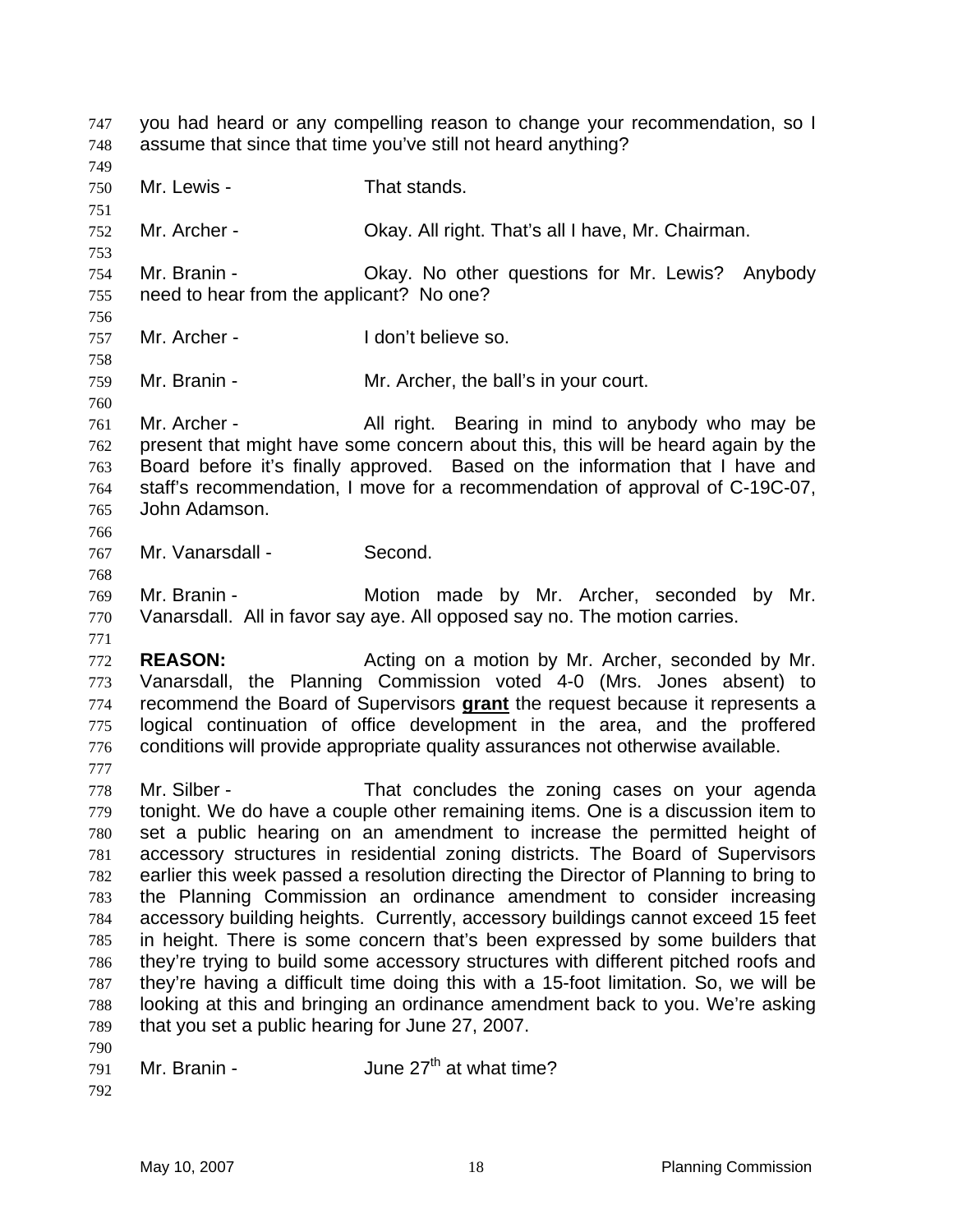Mr. Silber - That would be the daytime meeting. We will probably set it for 10:00. Your public hearing starts at 9:00. This would probably be set for 10:00 on June  $27^{th}$ . That's after your POD meeting on June  $27^{th}$ . 793 794 795 796 797 798 799 800 801 802 803 804 805 806 807 809 810 811 812 813 814 815 816 817 818 819 820 821 822 823 824 825 826 827 828 829 830 831 832 833 834 835 836 837 838 Mr. Branin - The Any comments? Mr. Vanarsdall - It says amendment. I'm confused. I thought we already had that public hearing. Mr. Jernigan - No. This is for accessory buildings, not for the house. Mr. Silber - Yes sir, Mr. Vanarsdall. That is confusing; I'm glad you pointed that out. There is an amendment going through already for residential structures, dwellings. That has gone through the Planning Commission and moved on to the Board of Supervisors. This is for accessory buildings. Mr. Vanarsdall - Ckay. That's why I missed it. Mr. Silber - So that's the difference. It is confusing because it is two separate ordinances and they're somewhat related. Mr. Vanarsdall - The If everybody's in agreement, I move that we hear this on the  $27<sup>th</sup>$  of June at 10:00 a.m. Mr. Jernigan - I'll second that, Mr. Chairman. Mr. Branin - Motion made by Mr. Vanarsdall, seconded by Mr. Jernigan. All in favor say aye. All opposed say no. The motion carries. Mr. Silber - Next on the agenda is consideration of waiving the maximum number of new cases we can accept according to your rules and regulations. I have a list of the latest submittals of rezoning requests that I'm passing down to you. You'll note that there are 13 rezoning and provisional use permits, a combination of 13 PUPs and zoning cases. Your rules and regulation indicate that we can accept no more than 12 applications in any given month. In this particular case, we're one over that maximum. We are recommending that you waive your policy to accept all 13. We believe the staff can handle these and if you believe you all can handle them, we would suggest you waive your policy to accept all 13 applications. These would be processed and heard at the July zoning hearing. Mr. Archer - Mr. Secretary, this would be just for that meeting or is this a permanent waiver of the regulation? Mr. Silber - No, it would be just for that one meeting.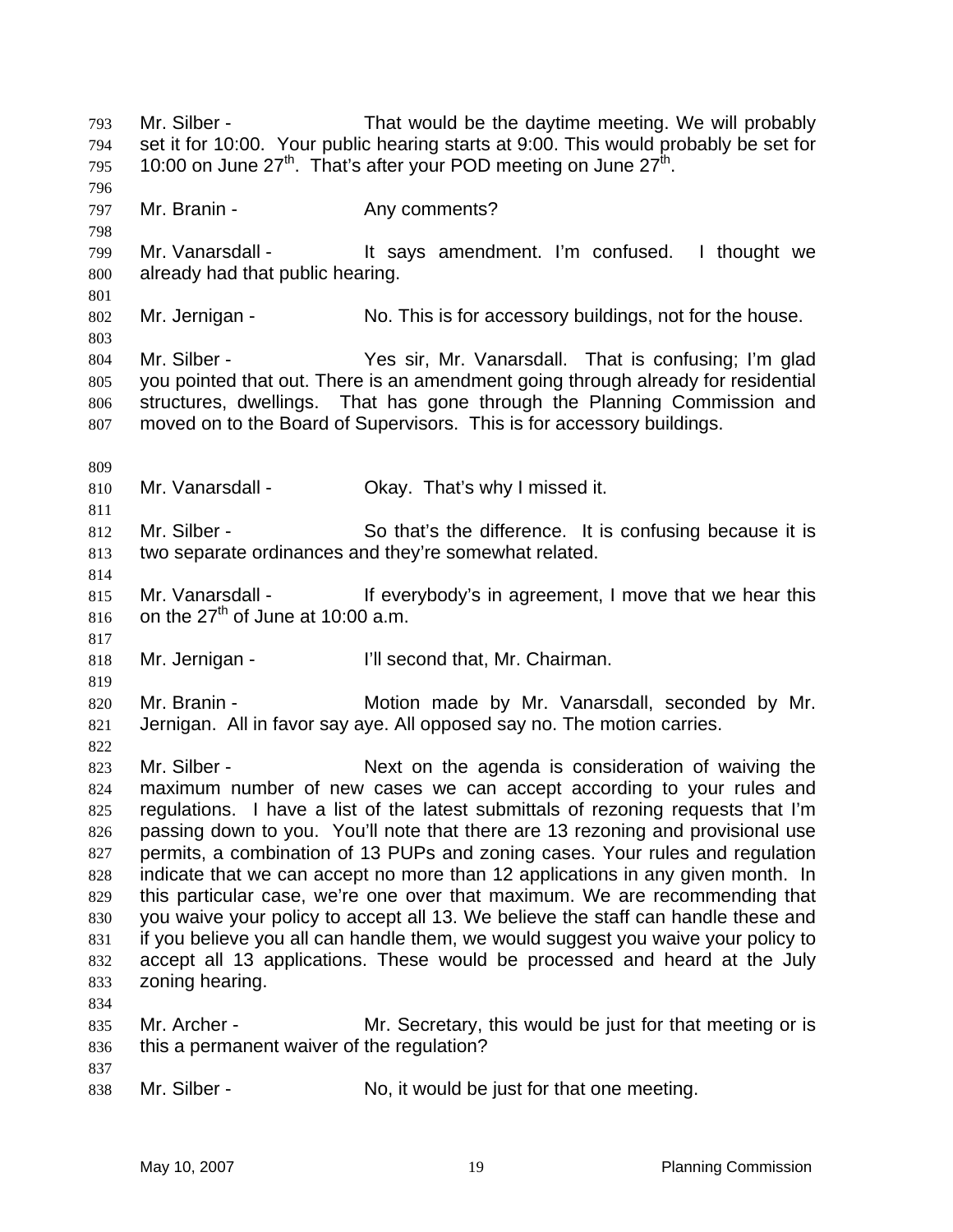| 839 |                                                                                  |                                                                                    |  |  |  |  |  |  |  |  |
|-----|----------------------------------------------------------------------------------|------------------------------------------------------------------------------------|--|--|--|--|--|--|--|--|
| 840 | Mr. Archer -                                                                     | Okay.                                                                              |  |  |  |  |  |  |  |  |
| 841 |                                                                                  |                                                                                    |  |  |  |  |  |  |  |  |
| 842 | Mr. Jernigan -                                                                   | Anytime we see 12.                                                                 |  |  |  |  |  |  |  |  |
| 843 |                                                                                  |                                                                                    |  |  |  |  |  |  |  |  |
| 844 | Mr. Silber -                                                                     | That's correct. The rules and regulations say 9 new                                |  |  |  |  |  |  |  |  |
| 845 |                                                                                  | zoning applications or 3 provisional use permit applications for a combination not |  |  |  |  |  |  |  |  |
| 846 | to exceed 12. In this case, there are 13, so it would be a one-time allowance or |                                                                                    |  |  |  |  |  |  |  |  |
| 847 | waiver of your rules and regulations.                                            |                                                                                    |  |  |  |  |  |  |  |  |
| 848 |                                                                                  |                                                                                    |  |  |  |  |  |  |  |  |
| 849 | Ms. Moore -                                                                      | Mr. Secretary, to clarify—It's a little confusing, but                             |  |  |  |  |  |  |  |  |
| 850 | these actually would be for the June 14 <sup>th</sup> meeting.                   |                                                                                    |  |  |  |  |  |  |  |  |
| 851 |                                                                                  |                                                                                    |  |  |  |  |  |  |  |  |
| 852 | Mr. Silber -                                                                     | Okay, you're correct. It's listed at the top of the page                           |  |  |  |  |  |  |  |  |
| 853 | here. Okay. These are for the June 14 <sup>th</sup> meeting.                     |                                                                                    |  |  |  |  |  |  |  |  |
| 854 |                                                                                  |                                                                                    |  |  |  |  |  |  |  |  |
| 855 | Mr. Branin -                                                                     | Now that I know it's June $14th$ , I'm okay with it, Mr.                           |  |  |  |  |  |  |  |  |
| 856 | Secretary.                                                                       |                                                                                    |  |  |  |  |  |  |  |  |
| 857 |                                                                                  |                                                                                    |  |  |  |  |  |  |  |  |
| 858 | Mr. Silber -                                                                     | Oh, okay.                                                                          |  |  |  |  |  |  |  |  |
| 859 |                                                                                  |                                                                                    |  |  |  |  |  |  |  |  |
| 860 | Mr. Branin -                                                                     | I was a little concerned-                                                          |  |  |  |  |  |  |  |  |
| 861 |                                                                                  |                                                                                    |  |  |  |  |  |  |  |  |
| 862 | Mr. Archer -                                                                     | You must be on vacation then.                                                      |  |  |  |  |  |  |  |  |
| 863 |                                                                                  |                                                                                    |  |  |  |  |  |  |  |  |
| 864 | Mr. Branin -                                                                     | Yes.                                                                               |  |  |  |  |  |  |  |  |
| 865 |                                                                                  |                                                                                    |  |  |  |  |  |  |  |  |
| 866 | Mr. Jernigan -                                                                   | All right, do we need a motion?                                                    |  |  |  |  |  |  |  |  |
| 867 |                                                                                  |                                                                                    |  |  |  |  |  |  |  |  |
| 868 | Mr. Branin -                                                                     | Yes we do.                                                                         |  |  |  |  |  |  |  |  |
| 869 |                                                                                  |                                                                                    |  |  |  |  |  |  |  |  |
| 870 | Mr. Jernigan -                                                                   | I'll make a motion that we waive the submissions of                                |  |  |  |  |  |  |  |  |
| 871 |                                                                                  | twelve cases for the Planning Commission for the June 14 <sup>th</sup> agenda.     |  |  |  |  |  |  |  |  |
| 872 |                                                                                  |                                                                                    |  |  |  |  |  |  |  |  |
| 873 | Mr. Vanarsdall -                                                                 | Second.                                                                            |  |  |  |  |  |  |  |  |
| 874 |                                                                                  |                                                                                    |  |  |  |  |  |  |  |  |
| 875 | Mr. Branin -                                                                     | Motion by Mr. Jernigan, seconded by Mr. Vanarsdall.                                |  |  |  |  |  |  |  |  |
| 876 |                                                                                  | All in favor say aye. All opposed say no. The motion carries.                      |  |  |  |  |  |  |  |  |
| 877 |                                                                                  |                                                                                    |  |  |  |  |  |  |  |  |
| 878 | Mr. Silber -                                                                     | Next is consideration of your minutes. This would be                               |  |  |  |  |  |  |  |  |
| 879 | the Planning Commission minutes for April 12, 2007.                              |                                                                                    |  |  |  |  |  |  |  |  |
| 880 |                                                                                  |                                                                                    |  |  |  |  |  |  |  |  |
| 881 | Mr. Branin -                                                                     | Boy, it's a big one this time. Did anybody find any                                |  |  |  |  |  |  |  |  |
| 882 | problems?                                                                        |                                                                                    |  |  |  |  |  |  |  |  |
| 883 |                                                                                  |                                                                                    |  |  |  |  |  |  |  |  |
| 884 | Mr. Vanarsdall -                                                                 | Not I.                                                                             |  |  |  |  |  |  |  |  |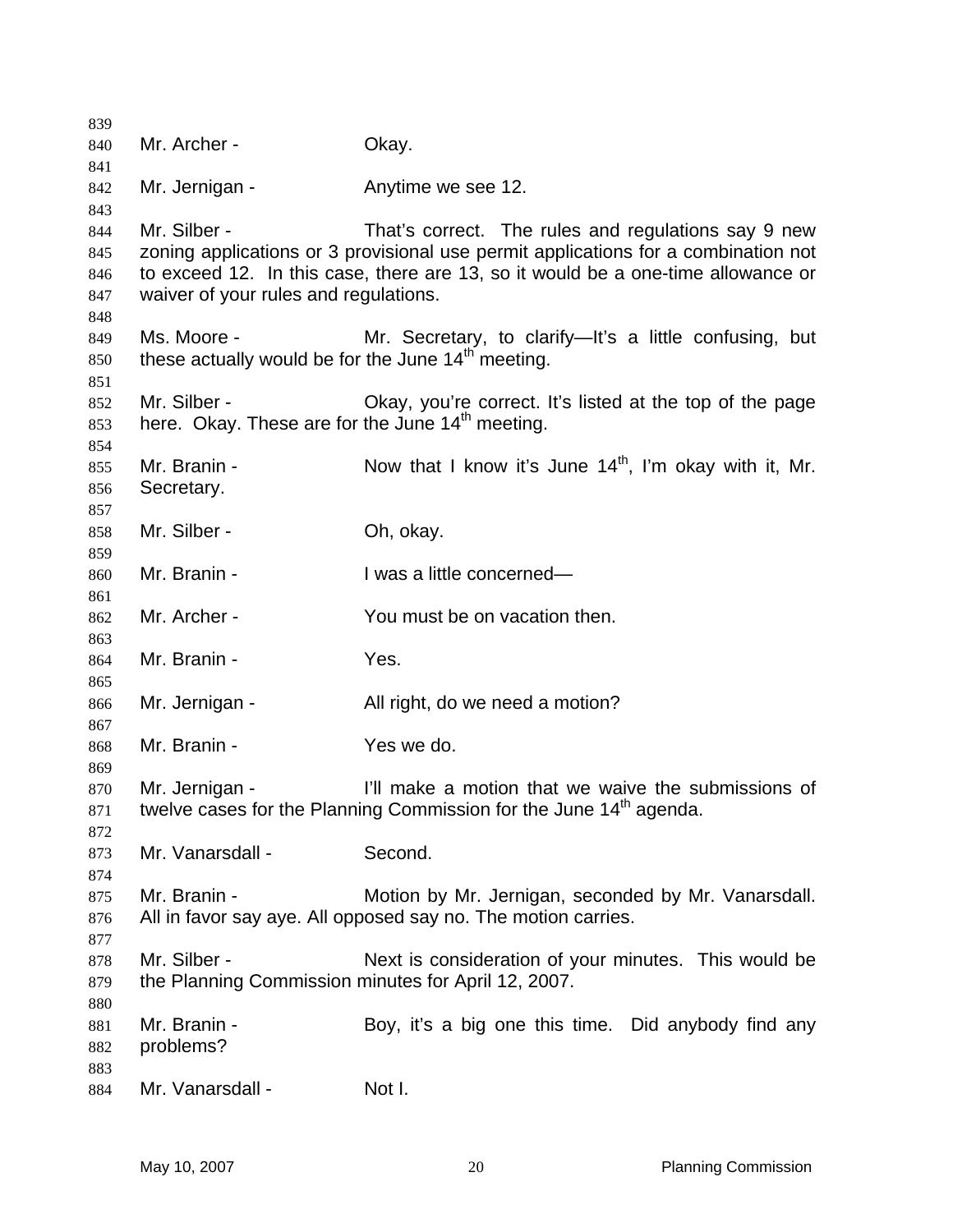| 885        |                                                                                                                                                         |                                                                                        |  |  |  |  |  |  |
|------------|---------------------------------------------------------------------------------------------------------------------------------------------------------|----------------------------------------------------------------------------------------|--|--|--|--|--|--|
| 886        | Mr. Branin -                                                                                                                                            | None?                                                                                  |  |  |  |  |  |  |
| 887        |                                                                                                                                                         |                                                                                        |  |  |  |  |  |  |
| 888        | Mr. Vanarsdall -                                                                                                                                        | In the minutes?                                                                        |  |  |  |  |  |  |
| 889        |                                                                                                                                                         |                                                                                        |  |  |  |  |  |  |
| 890        | Mr. Branin -                                                                                                                                            | In the minutes.                                                                        |  |  |  |  |  |  |
| 891        |                                                                                                                                                         |                                                                                        |  |  |  |  |  |  |
| 892        | Mr. Archer -                                                                                                                                            | Since Mrs. Jones isn't here, am I supposed to-                                         |  |  |  |  |  |  |
| 893        | Mr. Branin -                                                                                                                                            | Mrs. Jones isn't here, would you please-                                               |  |  |  |  |  |  |
| 894<br>895 |                                                                                                                                                         |                                                                                        |  |  |  |  |  |  |
| 896        | Mr. Jernigan -                                                                                                                                          | All right, let's hear it.                                                              |  |  |  |  |  |  |
| 897        |                                                                                                                                                         |                                                                                        |  |  |  |  |  |  |
| 898        | Mr. Archerl -                                                                                                                                           | I just read them and they look fine.                                                   |  |  |  |  |  |  |
| 899        |                                                                                                                                                         |                                                                                        |  |  |  |  |  |  |
| 900        | Mr. Branin -                                                                                                                                            | I'll entertain a motion to approve the minutes.                                        |  |  |  |  |  |  |
| 901        |                                                                                                                                                         |                                                                                        |  |  |  |  |  |  |
| 902        | Mr. Archer -                                                                                                                                            | I move for approval of the minutes as written.                                         |  |  |  |  |  |  |
| 903        |                                                                                                                                                         |                                                                                        |  |  |  |  |  |  |
| 904        | Mr. Vanarsdall -                                                                                                                                        | Second.                                                                                |  |  |  |  |  |  |
| 905        |                                                                                                                                                         |                                                                                        |  |  |  |  |  |  |
| 906        | Mr. Branin -                                                                                                                                            | Motion by Mr. Archer, seconded by Mr. Vanarsdall. All                                  |  |  |  |  |  |  |
| 907        |                                                                                                                                                         | in favor say aye. All opposed say no. The motion carries.                              |  |  |  |  |  |  |
| 908        | Mr. Silber -                                                                                                                                            | There's one other comment. This comment should                                         |  |  |  |  |  |  |
| 909<br>910 |                                                                                                                                                         | have come earlier in the meeting. We had a staff member that I think has already       |  |  |  |  |  |  |
| 911        |                                                                                                                                                         |                                                                                        |  |  |  |  |  |  |
| 912        | left for the evening, but this is his last meeting, last Planning Commission<br>meeting, and that's Tom Coleman. Tom Coleman has accepted a position in |                                                                                        |  |  |  |  |  |  |
| 913        | Goochland County, a planner in Goochland. I believe his last day is the 29 <sup>th</sup> of                                                             |                                                                                        |  |  |  |  |  |  |
| 914        |                                                                                                                                                         | May. So, you still have time to conduct business with him, but this will be his last   |  |  |  |  |  |  |
| 915        | Planning Commission meeting. I should have recognized him, but I didn't. He's                                                                           |                                                                                        |  |  |  |  |  |  |
| 916        | been with us 19 years.                                                                                                                                  |                                                                                        |  |  |  |  |  |  |
| 917        |                                                                                                                                                         |                                                                                        |  |  |  |  |  |  |
| 918        | Mr. Jernigan -                                                                                                                                          | Can we make a motion that he stays?                                                    |  |  |  |  |  |  |
| 919        |                                                                                                                                                         |                                                                                        |  |  |  |  |  |  |
| 920        | Mr. Branin -                                                                                                                                            | I would like to get in the minutes that Mr. Coleman will                               |  |  |  |  |  |  |
| 921        |                                                                                                                                                         | be dearly missed because of his hard work and his knowledge.                           |  |  |  |  |  |  |
| 922        |                                                                                                                                                         |                                                                                        |  |  |  |  |  |  |
| 923        | Mr. Jernigan -                                                                                                                                          | I guess it's just going to another front. We'll look at it                             |  |  |  |  |  |  |
| 924        | that way. Moving on to another front.                                                                                                                   |                                                                                        |  |  |  |  |  |  |
| 925        |                                                                                                                                                         |                                                                                        |  |  |  |  |  |  |
| 926        | Mr. Branin -                                                                                                                                            | We may have an opportunity in the Three Chopt                                          |  |  |  |  |  |  |
| 927<br>928 |                                                                                                                                                         | District to work with him in the near future since we're getting right up to the line. |  |  |  |  |  |  |
| 929        | Mr. Silber -                                                                                                                                            | I have no other comments at this point.                                                |  |  |  |  |  |  |
| 930        |                                                                                                                                                         |                                                                                        |  |  |  |  |  |  |
|            |                                                                                                                                                         |                                                                                        |  |  |  |  |  |  |